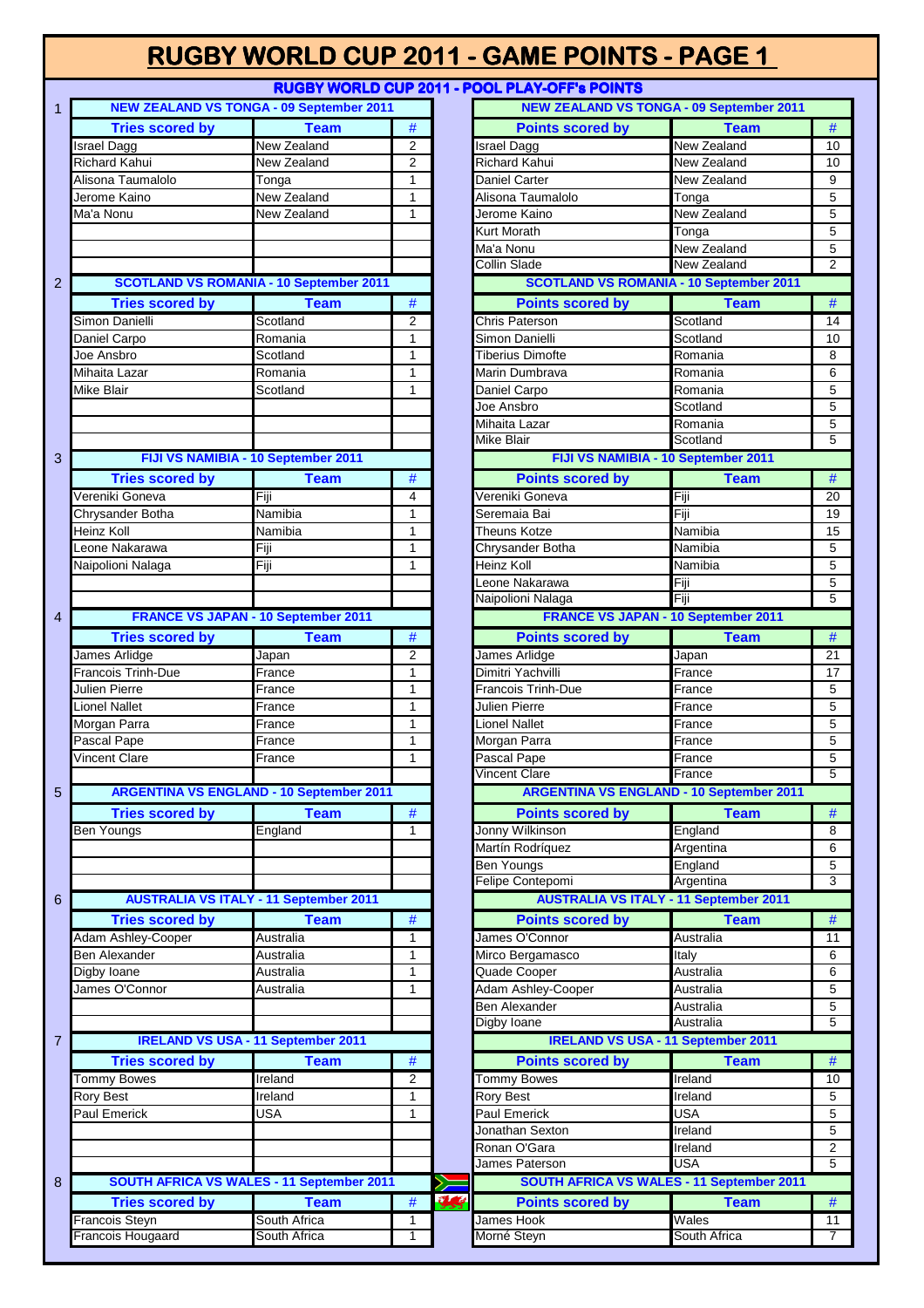L

**RUGBY WORLD CUP 2011 - POOL PL** 

|                 | <b>Toby Faletau</b>    | Wales                                           | 1              |                  | <b>Francois Hougaard</b>                        | South Africa       | $\sqrt{5}$                       |
|-----------------|------------------------|-------------------------------------------------|----------------|------------------|-------------------------------------------------|--------------------|----------------------------------|
|                 |                        |                                                 |                |                  | Francois Steyn                                  | South Africa       | $\overline{5}$                   |
|                 |                        |                                                 |                |                  | Toby Faletau                                    | Wales              | $\overline{5}$                   |
| 9               |                        | <b>SAMOA VS NAMIBIA - 14 September 2011</b>     |                |                  | <b>SAMOA VS NAMIBIA - 14 September 2011</b>     |                    |                                  |
|                 | <b>Tries scored by</b> | <b>Team</b>                                     | $\#$           |                  | <b>Points scored by</b>                         | <b>Team</b>        | $\#$                             |
|                 | Alesana Tuilagi        | Samoa                                           | 3              |                  | Alesana Tuilagi                                 | Samoa              | 15                               |
|                 | Danie van Wyk          | Namibia                                         | $\mathbf{1}$   |                  | Paul Williams                                   | Samoa              | 14                               |
|                 | Kahn Fotuali'i         | Samoa                                           | $\mathbf{1}$   |                  | Tusi Pisi                                       | Samoa              | 10                               |
|                 | <b>Paul Williams</b>   | Samoa                                           | $\mathbf{1}$   |                  | Theuns Kotze                                    | Namibia            | $\overline{7}$                   |
|                 |                        |                                                 |                |                  |                                                 | Namibia            | $\overline{5}$                   |
|                 | Penalty Try            | Samoa                                           | $\mathbf{1}$   |                  | Danie van Wyk                                   |                    |                                  |
|                 | Theuns Kotze           | Namibia                                         | $\mathbf{1}$   |                  | Kahn Fotuali'i                                  | Samoa              | $\overline{5}$<br>$\overline{5}$ |
|                 |                        |                                                 |                |                  | <b>Penalty Try</b>                              | Samoa              |                                  |
| 10 <sup>1</sup> |                        | <b>TONGA VS CANADA - 14 September 2011</b>      |                |                  | <b>TONGA VS CANADA - 14 September 2011</b>      |                    |                                  |
|                 | <b>Tries scored by</b> | <b>Team</b>                                     | $\#$           |                  | <b>Points scored by</b>                         | <b>Team</b>        | #                                |
|                 | Siale Piutau           | Tonga                                           | $\overline{2}$ |                  | James Pritchard                                 | Canada             | 10                               |
|                 | Aaron Carpenter        | $\overline{\mathrm{C}}$ anada                   | $\mathbf{1}$   |                  | Kurt Morath                                     | Tonga              | 10                               |
|                 | Jebb Sinclair          | Canada                                          | $\mathbf{1}$   |                  | Siale Piutau                                    | Tonga              | 10                               |
|                 | <b>Phil MacKenzie</b>  | Canada                                          | $\mathbf{1}$   |                  | Aaron Carpenter                                 | Canada             | $\overline{5}$                   |
|                 |                        |                                                 |                |                  | Jebb Sinclair                                   | Canada             | $\overline{5}$                   |
|                 |                        |                                                 |                |                  | Phil MacKenzie                                  | Canada             | $\overline{5}$                   |
| 11              |                        | <b>SCOTLAND VS GEORGIA - 14 September 2011</b>  |                |                  | <b>SCOTLAND VS GEORGIA - 14 September 2011</b>  |                    |                                  |
|                 | <b>Tries scored by</b> | <b>Team</b>                                     | $\#$           |                  | <b>Points scored by</b>                         | <b>Team</b>        | #                                |
|                 |                        |                                                 |                |                  | Dan Parks                                       | Scotland           | 15                               |
|                 |                        |                                                 |                |                  | Merab Kvirikashvili                             | Georgia            | 6                                |
| 12              |                        | RUSSIA VS USA - 15 September 2011               |                |                  | RUSSIA VS USA - 15 September 2011               |                    |                                  |
|                 |                        |                                                 |                |                  | <b>Points scored by</b>                         | <b>Team</b>        |                                  |
|                 | <b>Tries scored by</b> | <b>Team</b>                                     | $\#$           |                  |                                                 |                    | $\#$                             |
|                 | Mike Petri             | <b>USA</b>                                      | $\mathbf{1}$   |                  | <b>Chris Wyles</b>                              | USA                | 6                                |
|                 |                        |                                                 |                |                  | Mike Petri                                      | <b>USA</b>         | $\overline{5}$                   |
|                 |                        |                                                 |                |                  | Konstantin Rachkov                              | Russia             | $\overline{3}$                   |
|                 |                        |                                                 |                |                  | Yuri Kushnarev                                  | Russia             | $\overline{3}$                   |
|                 |                        |                                                 |                |                  | <b>Roland Suniula</b>                           | <b>USA</b>         | $\overline{2}$                   |
| 13              |                        | <b>NEW ZEALAND VS JAPAN - 16 September 2011</b> |                |                  | <b>NEW ZEALAND VS JAPAN - 16 September 2011</b> |                    |                                  |
|                 | <b>Tries scored by</b> | <b>Team</b>                                     | $\#$           |                  | <b>Points scored by</b>                         | <b>Team</b>        | #                                |
|                 | <b>Richard Kahui</b>   | <b>New Zealand</b>                              | $\overline{2}$ |                  | Colin Slade                                     | New Zealand        | 23                               |
|                 | Sonny Bill Williams    | New Zealand                                     | $\overline{2}$ |                  | <b>Richard Kahui</b>                            | <b>New Zealand</b> | 10                               |
|                 | Adam Thomson           | New Zealand                                     | $\mathbf{1}$   |                  | Sonny Bill Williams                             | New Zealand        | 10                               |
|                 | <b>Andrew Hore</b>     | New Zealand                                     | $\mathbf{1}$   |                  | Adam Thomson                                    | New Zealand        | $\sqrt{5}$                       |
|                 | Andy Ellis             | New Zealand                                     | $\mathbf{1}$   |                  | Andrew Hore                                     | New Zealand        | $\overline{5}$                   |
|                 | Colin Slade            | New Zealand                                     | $\mathbf{1}$   |                  | Andy Ellis                                      | New Zealand        | $\overline{5}$                   |
|                 | Conrad Smith           | New Zealand                                     | $\overline{1}$ |                  | <b>Conrad Smith</b>                             | New Zealand        | $-5$                             |
|                 | Hirotoki Onozawa       | Japan                                           | $\mathbf{1}$   |                  | Hirotoki Onozawa                                | Japan              | $\overline{5}$                   |
|                 | Isaia Toeava           | New Zealand                                     | $\mathbf{1}$   |                  | Isaia Toeava                                    | New Zealand        | 5                                |
|                 | Jerome Kaino           | New Zealand                                     | $\mathbf{1}$   |                  | Jerome Kaino                                    | New Zealand        | $\overline{5}$                   |
|                 |                        |                                                 |                |                  |                                                 |                    |                                  |
|                 | Keven Mealamu          | New Zealand                                     | 1              |                  | Keven Mealamu                                   | New Zealand        | 5                                |
|                 | Ma'a Nonu              | New Zealand                                     | $\mathbf{1}$   |                  | Ma'a Nonu                                       | New Zealand        | $\sqrt{5}$                       |
|                 |                        |                                                 |                |                  | Murray Williams                                 | Japan              | $\overline{2}$                   |
| 14              |                        | <b>ARGENTINA VS ROMANIA - 17 September 2011</b> |                |                  | <b>ARGENTINA VS ROMANIA - 17 September 2011</b> |                    |                                  |
|                 | <b>Tries scored by</b> | <b>Team</b>                                     | $\#$           |                  | <b>Points scored by</b>                         | <b>Team</b>        | $\#$                             |
|                 |                        |                                                 |                |                  | Santiago Fernández                              | Argentina          | $\overline{5}$                   |
|                 |                        |                                                 |                |                  | Martín Rodríquez                                | Argentina          | 13                               |
|                 |                        |                                                 |                |                  | Juan Leguizamón                                 | Argentina          | 5                                |
|                 |                        |                                                 |                |                  | Juan Figallo                                    | Argentina          | $\overline{5}$                   |
|                 |                        |                                                 |                |                  | ucas Amorosino                                  | Argentina          | 5                                |
|                 |                        |                                                 |                |                  | Juan Imhoff                                     | Argentina          | $\overline{5}$                   |
|                 |                        |                                                 |                |                  | Genaro Fessia                                   | Argentina          | $\,$ 5 $\,$                      |
|                 |                        |                                                 |                |                  | <b>Tiberius Dimofte</b>                         | Romania            | 3                                |
|                 |                        |                                                 |                |                  | <b>Ionel Cazah</b>                              | Romania            | $\overline{5}$                   |
| 15              |                        | SOUTH AFRICA VS FIJI - 17 September 2011        |                |                  | SOUTH AFRICA VS FIJI - 17 September 2011        |                    |                                  |
|                 |                        |                                                 |                | <u>अह</u> ्य क्ष |                                                 |                    |                                  |
|                 | <b>Tries scored by</b> | <b>Team</b>                                     | #              |                  | <b>Points scored by</b>                         | <b>Team</b>        | $\#$                             |
|                 | Danie Rossouw          | South Africa                                    | $\mathbf{1}$   |                  | Morné Steyn                                     | South Africa       | 21                               |
|                 | Francois Steyn         | South Africa                                    | 1              |                  | Francois Steyn                                  | South Africa       | 8                                |
|                 | Gurthro Steenkamp      | South Africa                                    | 1              |                  | Danie Rossouw                                   | South Africa       | $\,$ 5 $\,$                      |
|                 | Jacque Fourie          | South Africa                                    | 1              |                  | Gurthro Steenkamp                               | South Africa       | $\sqrt{5}$                       |
|                 | Morné Steyn            | South Africa                                    | 1              |                  | Jacque Fourie                                   | South Africa       | $\sqrt{5}$                       |
|                 | Tendai Mtawarira       | South Africa                                    | 1              |                  | Tendai Mtawarira                                | South Africa       | $\sqrt{5}$                       |
|                 |                        |                                                 |                |                  | Saramaia Rai                                    | Fiii               | ্ব                               |

| <b>LAY-OFF's POINTS CONTINUE</b>                                                                                                                                        |                      |                |
|-------------------------------------------------------------------------------------------------------------------------------------------------------------------------|----------------------|----------------|
| Francois Hougaard                                                                                                                                                       | South Africa         | 5              |
| Francois Steyn                                                                                                                                                          | South Africa         | 5              |
| <b>Toby Faletau</b>                                                                                                                                                     | Wales                | 5              |
| <b>SAMOA VS NAMIBIA - 14 September 2011</b>                                                                                                                             |                      |                |
| <b>Points scored by</b>                                                                                                                                                 | <b>Team</b>          | #              |
| Alesana Tuilagi                                                                                                                                                         | Samoa                | 15             |
| Paul Williams                                                                                                                                                           | Samoa                | 14             |
| Tusi Pisi                                                                                                                                                               | Samoa                | 10             |
| <b>Theuns Kotze</b>                                                                                                                                                     | Namibia              | 7              |
| Danie van Wyk                                                                                                                                                           | Namibia              | 5              |
| Kahn Fotuali'i                                                                                                                                                          | Samoa                | 5              |
| <b>Penalty Try</b>                                                                                                                                                      | Samoa                | 5              |
| <b>TONGA VS CANADA - 14 September 2011</b>                                                                                                                              |                      |                |
| <b>Points scored by</b>                                                                                                                                                 | <b>Team</b>          | #              |
| James Pritchard                                                                                                                                                         | Canada               | 10             |
| Kurt Morath                                                                                                                                                             |                      |                |
|                                                                                                                                                                         | Tonga                | 10             |
| Siale Piutau                                                                                                                                                            | Tonga                | 10             |
| Aaron Carpenter                                                                                                                                                         | Canada               | 5              |
| Jebb Sinclair<br><b>Phil MacKenzie</b>                                                                                                                                  | Canada               | 5<br>5         |
|                                                                                                                                                                         | Canada               |                |
| <b>SCOTLAND VS GEORGIA - 14 September 2011</b>                                                                                                                          |                      |                |
| <b>Points scored by</b>                                                                                                                                                 | <b>Team</b>          | #              |
| Dan Parks                                                                                                                                                               | Scotland             | 15             |
| Merab Kvirikashvili                                                                                                                                                     | Georgia              | 6              |
| RUSSIA VS USA - 15 September 2011                                                                                                                                       |                      |                |
| <b>Points scored by</b>                                                                                                                                                 | <b>Team</b>          | #              |
| <b>Chris Wyles</b>                                                                                                                                                      | <b>USA</b>           | 6              |
| Mike Petri                                                                                                                                                              | <b>USA</b>           | 5              |
| Konstantin Rachkov                                                                                                                                                      | Russia               | 3              |
| Yuri Kushnarev                                                                                                                                                          | Russia               | 3              |
| <b>Roland Suniula</b>                                                                                                                                                   | <b>USA</b>           | $\overline{2}$ |
| <b>NEW ZEALAND VS JAPAN - 16 September 2011</b>                                                                                                                         |                      |                |
| <b>Points scored by</b>                                                                                                                                                 | <b>Team</b>          | #              |
|                                                                                                                                                                         |                      |                |
|                                                                                                                                                                         |                      |                |
| Colin Slade                                                                                                                                                             | <b>New Zealand</b>   | 23<br>10       |
| <b>Richard Kahui</b>                                                                                                                                                    | New Zealand          |                |
| Sonny Bill Williams                                                                                                                                                     | New Zealand          | 10             |
| Adam Thomson                                                                                                                                                            | New Zealand          | 5              |
| Andrew Hore                                                                                                                                                             | New Zealand          | 5              |
| Andy Ellis                                                                                                                                                              | <b>New Zealand</b>   | 5              |
| Conrad Smith                                                                                                                                                            | New Zealand          | 5              |
| Hirotoki Onozawa                                                                                                                                                        | Japan                | 5              |
| Isaia Toeava                                                                                                                                                            | New Zealand          | 5              |
| Jerome Kaino                                                                                                                                                            | New Zealand          | 5              |
| Keven Mealamu                                                                                                                                                           | New Zealand          | 5              |
|                                                                                                                                                                         | New Zealand          | 5              |
|                                                                                                                                                                         | Japan                | $\overline{2}$ |
| <b>ARGENTINA VS ROMANIA - 17 September 2011</b>                                                                                                                         |                      |                |
| <b>Points scored by</b>                                                                                                                                                 | <b>Team</b>          | #              |
|                                                                                                                                                                         | Argentina            | 5              |
|                                                                                                                                                                         | Argentina            | 13             |
|                                                                                                                                                                         | Argentina            | 5              |
| Ma'a Nonu<br>Murray Williams<br>Santiago Fernández<br>Martín Rodríquez<br>Juan Leguizamón<br>Juan Figallo                                                               | Argentina            | 5              |
|                                                                                                                                                                         | Argentina            | 5              |
|                                                                                                                                                                         | Argentina            | 5              |
|                                                                                                                                                                         | Argentina            | 5              |
|                                                                                                                                                                         | Romania              | 3              |
|                                                                                                                                                                         | Romania              | 5              |
| SOUTH AFRICA VS FIJI - 17 September 2011                                                                                                                                |                      |                |
| <b>Points scored by</b>                                                                                                                                                 | <b>Team</b>          | #              |
|                                                                                                                                                                         | South Africa         | 21             |
|                                                                                                                                                                         | South Africa         | 8              |
|                                                                                                                                                                         | South Africa         | 5              |
| Lucas Amorosino<br>Juan Imhoff<br>Genaro Fessia<br><b>Tiberius Dimofte</b><br>Ionel Cazah<br>Morné Steyn<br><b>Francois Steyn</b><br>Danie Rossouw<br>Gurthro Steenkamp | South Africa         | 5              |
| Jacque Fourie                                                                                                                                                           | South Africa         | 5              |
| Tendai Mtawarira<br>Seremaia Bai                                                                                                                                        | South Africa<br>Fiji | 5<br>3         |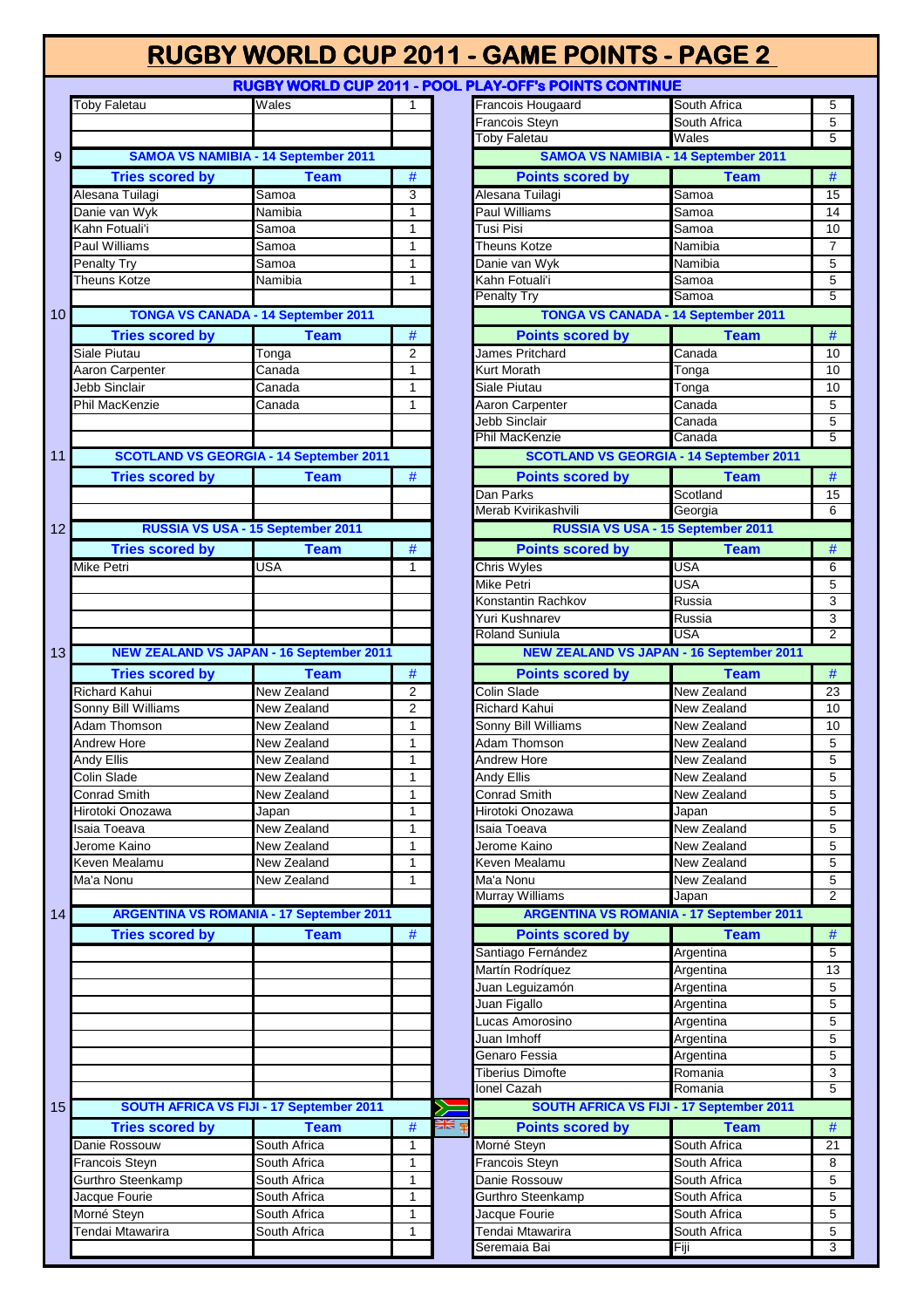**RUGBY WORLD CUP 2011 - POOL PLAY-OFF's POINTS CONTINUE**

| 16              |                         | <b>AUSTRALIA VS IRELAND - 17 September 2011</b> |                |                          | <b>AUSTRALIA VS IRELAND - 17 September 2011</b> |              |                 |
|-----------------|-------------------------|-------------------------------------------------|----------------|--------------------------|-------------------------------------------------|--------------|-----------------|
|                 | <b>Tries scored by</b>  | <b>Team</b>                                     | $\#$           |                          | <b>Points scored by</b>                         | <b>Team</b>  | $\#$            |
|                 |                         |                                                 |                |                          | Jonathan Sexton                                 | Ireland      | 9               |
|                 |                         |                                                 |                |                          | James O'Connor                                  | Australia    | $\,6\,$         |
|                 |                         |                                                 |                |                          | Ronan O'Gara                                    | Ireland      | 6               |
| 17              |                         | <b>WALES VS SAMOA - 18 September 2011</b>       |                |                          | <b>WALES VS SAMOA - 18 September 2011</b>       |              |                 |
|                 | <b>Tries scored by</b>  | <b>Team</b>                                     | $\#$           |                          | <b>Points scored by</b>                         | <b>Team</b>  | $\overline{\#}$ |
|                 | <b>Anthony Perenise</b> | Samoa                                           | $\mathbf{1}$   |                          | James Hook                                      | Wales        | 6               |
|                 | <b>Shane Williams</b>   | Wales                                           | 1              |                          | <b>Rhys Priestland</b>                          | Wales        | 6               |
|                 |                         |                                                 |                |                          | <b>Anthony Perenise</b>                         | Samoa        | $\overline{5}$  |
|                 |                         |                                                 |                |                          | <b>Paul Williams</b>                            | Samoa        | $\overline{5}$  |
|                 |                         |                                                 |                |                          | Shane Williams                                  | Wales        | $\overline{5}$  |
| 18              |                         | <b>ENGLAND VS GEORGIA - 18 September 2011</b>   |                |                          | <b>ENGLAND VS GEORGIA - 18 September 2011</b>   |              |                 |
|                 | <b>Tries scored by</b>  | <b>Team</b>                                     | $\#$           |                          | <b>Points scored by</b>                         | <b>Team</b>  | $\#$            |
|                 | Chris Ashton            | England                                         | $\overline{2}$ |                          | <b>Toby Flood</b>                               | England      | $\overline{11}$ |
|                 | Shontayne Hape          | England                                         | 2              |                          | Chris Ashton                                    | England      | 10              |
|                 | Delon Armitage          | England                                         | $\mathbf{1}$   |                          | Shontayne Hape                                  | England      | 10              |
|                 | Dimitri Basilaia        | Georgia                                         | $\mathbf{1}$   |                          | Delon Armitage                                  | England      | 5               |
|                 | Manu Tuilagi            | England                                         | 1              |                          | Dimitri Basilaia                                | Georgia      | $\mathbf 5$     |
|                 |                         |                                                 |                |                          | Manu Tuilagi                                    | England      | 5               |
|                 |                         |                                                 |                |                          | Merab Kvirikashvili                             | Georgia      | $\overline{5}$  |
| 19              |                         | <b>FRANCE VS CANADA - 18 September 2011</b>     |                |                          | <b>FRANCE VS CANADA - 18 September 2011</b>     |              |                 |
|                 |                         |                                                 |                |                          |                                                 |              |                 |
|                 | <b>Tries scored by</b>  | <b>Team</b>                                     | $\#$           |                          | <b>Points scored by</b>                         | <b>Team</b>  | $\#$            |
|                 | <b>Vincent Clerc</b>    | France                                          | 3              |                          | Morgan Parra                                    | France       | $\overline{23}$ |
|                 | Damien Traille          | France                                          | 1              |                          | <b>Vincent Clerc</b>                            | France       | 15              |
|                 | Ryan Smith              | Canada                                          | 1              |                          | James Pritchard                                 | Canada       | 8               |
|                 |                         |                                                 |                |                          | Ander Monro                                     | Canada       | 6               |
|                 |                         |                                                 |                |                          | <b>Damien Traille</b>                           | France       | $\mathbf 5$     |
|                 |                         |                                                 |                |                          | <b>Ryan Smith</b>                               | Canada       | $\overline{5}$  |
|                 |                         |                                                 |                |                          | Francois Trinh-Duc                              | France       | $\overline{3}$  |
| 20              |                         | <b>ITALY VS RUSSIA - 20 September 2011</b>      |                |                          | <b>ITALY VS RUSSIA - 20 September 2011</b>      |              |                 |
|                 | <b>Tries scored by</b>  | <b>Team</b>                                     | $\#$           |                          | <b>Points scored by</b>                         | <b>Team</b>  | $\#$            |
|                 | Giulio Toniolatti       | Italy                                           | $\overline{2}$ |                          | Giulio Toniolatti                               | Italy        | 10              |
|                 | Tommaso Benvenuti       | Italy                                           | 2              |                          | Tommaso Benvenuti                               | Italy        | 10              |
|                 | Alessandro Zanni        | Italy                                           | $\mathbf{1}$   |                          | Riccardo Bocchino                               | Italy        | 8               |
|                 | Alexander Yanyuskhin    | Russia                                          | $\mathbf{1}$   |                          | Alessandro Zanni                                | Italy        | $\overline{5}$  |
|                 | Alexey Makovetskiy      | Russia                                          | $\mathbf{1}$   |                          | Alexander Yanyuskhin                            | Russia       | $\mathbf 5$     |
|                 | Edoardo Gori            | Italy                                           | $\mathbf{1}$   |                          | Alexey Makovetskiy                              | Russia       | $\overline{5}$  |
|                 | Luke McLean             | Italy                                           | 1              |                          | Edoardo Gori                                    | Italy        | $\overline{5}$  |
|                 | <b>Penalty Try</b>      | Italy                                           | 1              |                          | Luke McLean                                     | Italy        | 5               |
|                 | Sergio Parisse          | Italy                                           | $\mathbf{1}$   |                          | Penalty Try                                     | Italy        | $\overline{5}$  |
|                 | Vladimir Ostroushko     | Russia                                          | 1              |                          | Sergio Parisse                                  | Italy        | 5               |
|                 |                         |                                                 |                |                          | Vladimir Ostroushko                             | Russia       | 5               |
|                 |                         |                                                 |                |                          | Konstantin Rachkov                              | Russia       | $\overline{2}$  |
| 21              |                         | <b>TONGA VS JAPAN - 21 September 2011</b>       |                |                          | <b>TONGA VS JAPAN - 21 September 2011</b>       |              |                 |
|                 | <b>Tries scored by</b>  | <b>Team</b>                                     | $\#$           |                          | <b>Points scored by</b>                         | <b>Team</b>  | $\#$            |
|                 | Alisi Tupuailai         | Japan                                           | $\mathbf{1}$   |                          | <b>Kurt Morath</b>                              | Tonga        | 16              |
|                 | Fetu'u Vainikolo        |                                                 | 1              |                          | Alisi Tupuailai                                 |              | 5               |
|                 |                         | Tonga                                           |                |                          |                                                 | Japan        |                 |
|                 | Kensuke Hatakeyama      | Japan                                           | $\mathbf{1}$   |                          | Fetu'u Vainikolo                                | Tonga        | $\overline{5}$  |
|                 | Michael Leitch          | Japan                                           | 1              |                          | Kensuke Hatakeyama                              | Japan        | $\sqrt{5}$      |
|                 | Tukulua Lokotui         | Tonga                                           | $\mathbf{1}$   |                          | Michael Leitch                                  | Japan        | $\overline{5}$  |
|                 | Viliami Ma'afu          | Tonga                                           | $\mathbf{1}$   |                          | Tukulua Lokotui                                 | Tonga        | $\overline{5}$  |
|                 |                         |                                                 |                |                          | Viliami Ma'afu                                  | Tonga        | $\overline{5}$  |
|                 |                         |                                                 |                |                          | Shaun Webb                                      | Japan        | $\overline{3}$  |
| 22 <sub>2</sub> |                         | SOUTH AFRICA VS NAMIBIA - 22 September 2011     |                |                          | SOUTH AFRICA VS NAMIBIA - 22 September 2011     |              |                 |
|                 | <b>Tries scored by</b>  | <b>Team</b>                                     | $\#$           | $\overline{\mathscr{S}}$ | <b>Points scored by</b>                         | <b>Team</b>  | $\#$            |
|                 | Francois Hougaard       | South Africa                                    | 2              |                          | Morné Steyn                                     | South Africa | 20              |
|                 | Gio Aplon               | South Africa                                    | $\overline{c}$ |                          | Ruan Pienaar                                    | South Africa | 12              |
|                 | Juan de Jongh           | South Africa                                    | $\overline{2}$ |                          | Francois Hougaard                               | South Africa | 10              |
|                 | Bryan Habana            | South Africa                                    | $\mathbf{1}$   |                          | Gio Aplon                                       | South Africa | 10              |
|                 | Danie Rossouw           | South Africa                                    | $\mathbf{1}$   |                          | Juan de Jongh                                   | South Africa | 10              |
|                 | Francois Steyn          | South Africa                                    | $\mathbf{1}$   |                          | Bryan Habana                                    | South Africa | $\,$ 5 $\,$     |
|                 | Jacque Fourie           | South Africa                                    | $\mathbf{1}$   |                          | Danie Rossouw                                   | South Africa | 5               |
|                 | Morné Steyn             | South Africa                                    | $\mathbf{1}$   |                          | Francois Steyn                                  | South Africa | $\overline{5}$  |
|                 | Penalty Try             | South Africa                                    | 1              |                          | Jacque Fourie                                   | South Africa | $\sqrt{5}$      |
|                 |                         |                                                 |                |                          | <b>Penalty Try</b>                              | South Africa | $\overline{5}$  |
|                 |                         |                                                 |                |                          |                                                 |              |                 |

| LAY-UFF'S PUINTS CUNTINUE                       |                              |        |
|-------------------------------------------------|------------------------------|--------|
| <b>AUSTRALIA VS IRELAND - 17 September 2011</b> |                              |        |
| <b>Points scored by</b>                         | <b>Team</b>                  | #      |
| Jonathan Sexton                                 | Ireland                      | 9      |
| James O'Connor                                  | Australia                    | 6      |
| Ronan O'Gara                                    | Ireland                      | 6      |
| <b>WALES VS SAMOA - 18 September 2011</b>       |                              |        |
| <b>Points scored by</b>                         | <b>Team</b>                  | #      |
| James Hook                                      | Wales                        | 6      |
| <b>Rhys Priestland</b>                          | Wales                        | 6      |
| <b>Anthony Perenise</b>                         | Samoa                        | 5      |
| Paul Williams                                   | Samoa                        | 5      |
| <b>Shane Williams</b>                           | Wales                        | 5      |
| <b>ENGLAND VS GEORGIA - 18 September 2011</b>   |                              |        |
|                                                 |                              |        |
| <b>Points scored by</b>                         | <b>Team</b>                  | #      |
| <b>Toby Flood</b>                               | England                      | 11     |
| Chris Ashton                                    | England                      | 10     |
| Shontayne Hape                                  | England                      | 10     |
| Delon Armitage                                  | England                      | 5      |
| Dimitri Basilaia                                | Georgia                      | 5      |
| Manu Tuilagi                                    | England                      | 5      |
| Merab Kvirikashvili                             | Georgia                      | 5      |
| <b>FRANCE VS CANADA - 18 September 2011</b>     |                              |        |
| <b>Points scored by</b>                         | <b>Team</b>                  | #      |
| Morgan Parra                                    | France                       | 23     |
| <b>Vincent Clerc</b>                            | France                       | 15     |
| James Pritchard                                 | Canada                       | 8      |
| Ander Monro                                     | Canada                       | 6      |
| Damien Traille                                  | France                       | 5      |
|                                                 |                              |        |
| Ryan Smith<br><b>Francois Trinh-Duc</b>         | Canada<br>France             | 5<br>3 |
|                                                 |                              |        |
| <b>ITALY VS RUSSIA - 20 September 2011</b>      |                              |        |
| <b>Points scored by</b>                         | <b>Team</b>                  | #      |
|                                                 |                              |        |
| Giulio Toniolatti                               | Italy                        | 10     |
| Tommaso Benvenuti                               | Italy                        | 10     |
| Riccardo Bocchino                               | Italy                        | 8      |
| Alessandro Zanni                                | Italy                        | 5      |
| Alexander Yanyuskhin                            | Russia                       | 5      |
| Alexey Makovetskiy                              | Russia                       | 5      |
| Edoardo Gori                                    | Italy                        | 5      |
| Luke McLean                                     | <b>Italy</b>                 | 5      |
| Penalty Try                                     | Italy                        | 5      |
| Sergio Parisse                                  | Italy                        | 5      |
| Vladimir Ostroushko                             | Russia                       | 5      |
| Konstantin Rachkov                              | Russia                       | 2      |
| <b>TONGA VS JAPAN - 21 September 2011</b>       |                              |        |
|                                                 |                              |        |
| <b>Points scored by</b>                         | <b>Team</b>                  | #      |
|                                                 | Tonga                        | 16     |
| Alisi Tupuailai                                 | Japan                        | 5      |
| <b>Kurt Morath</b><br>Fetu'u Vainikolo          | <b>Tonga</b>                 | 5      |
|                                                 | Japan                        | 5      |
| Kensuke Hatakeyama<br>Michael Leitch            | Japan                        | 5      |
| Tukulua Lokotui                                 | Tonga                        | 5      |
| Viliami Ma'afu                                  | Tonga                        | 5      |
| Shaun Webb                                      | Japan                        | 3      |
| SOUTH AFRICA VS NAMIBIA - 22 September 2011     |                              |        |
| <b>Points scored by</b>                         | <b>Team</b>                  | #      |
| Morné Steyn                                     | South Africa                 | 20     |
|                                                 | South Africa                 | 12     |
| Francois Hougaard                               | South Africa                 | 10     |
| Gio Aplon                                       | South Africa                 | 10     |
| Juan de Jongh                                   | South Africa                 | 10     |
|                                                 | South Africa                 | 5      |
| Ruan Pienaar<br>Bryan Habana<br>Danie Rossouw   | South Africa                 | 5      |
| Francois Steyn                                  | South Africa                 | 5      |
| Jacque Fourie<br><b>Penalty Try</b>             | South Africa<br>South Africa | 5<br>5 |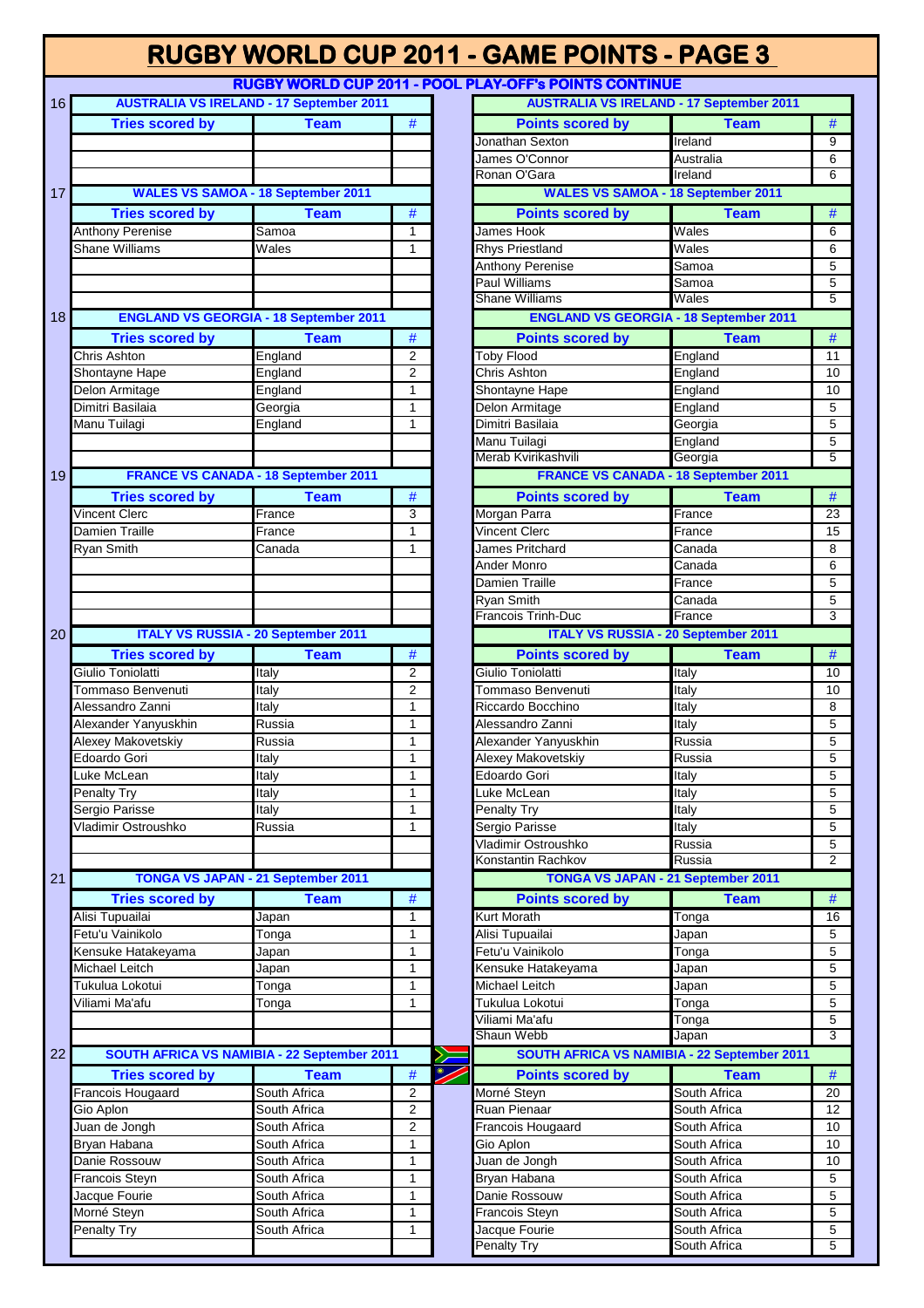|                                          |                                                  |                              | RUGBY WORLD CUP 2011 - GAME POINTS - PAGE 4            |                                                  |                                  |
|------------------------------------------|--------------------------------------------------|------------------------------|--------------------------------------------------------|--------------------------------------------------|----------------------------------|
|                                          |                                                  |                              | RUGBY WORLD CUP 2011 - POOL PLAY-OFF's POINTS CONTINUE |                                                  |                                  |
| 23                                       | <b>AUSTRALIA VS USA - 23 September 2011</b>      |                              |                                                        | <b>AUSTRALIA VS USA - 23 September 2011</b>      |                                  |
| <b>Tries scored by</b>                   | <b>Team</b>                                      | #                            | <b>Points scored by</b>                                | <b>Team</b>                                      | $\#$                             |
| Adam Ashley-Cooper                       | Australia                                        | 3                            | Adam Ashley-Cooper                                     | Australia                                        | 15                               |
| Anthony Faingaa                          | Australia                                        | $\overline{2}$               | Anthony Faingaa                                        | Australia                                        | 10                               |
| <b>Drew Mitchell</b>                     | Australia                                        | $\mathbf{1}$                 | <b>Berrick Barnes</b>                                  | Australia                                        | 10                               |
| JJ Gagiano                               | <b>USA</b><br>Australia                          | $\mathbf{1}$<br>$\mathbf{1}$ | Drew Mitchell                                          | Australia<br><b>USA</b>                          | $\mathbf 5$<br>$\overline{5}$    |
| <b>Kurtley Beale</b><br>Pat McCabe       | Australia                                        | $\mathbf{1}$                 | JJ Gagiano<br><b>Kurtley Beale</b>                     | Australia                                        | 5                                |
| Radike Samo                              | Australia                                        | $\mathbf{1}$                 | Pat McCabe                                             | Australia                                        | $\overline{5}$                   |
| Robert Horne                             | Australia                                        | $\mathbf{1}$                 | Radike Samo                                            | Australia                                        | $\overline{5}$                   |
| Rocky Elsom                              | Australia                                        | $\mathbf{1}$                 | <b>Robert Horne</b>                                    | Australia                                        | $\overline{5}$                   |
|                                          |                                                  |                              | <b>Rocky Elsom</b>                                     | Australia                                        | $\overline{5}$                   |
|                                          |                                                  |                              | Quade Cooper                                           | Australia                                        | $\overline{2}$                   |
| 24                                       | <b>ENGLAND VS ROMANIA - 24 September 2011</b>    |                              |                                                        | <b>ENGLAND VS ROMANIA - 24 September 2011</b>    |                                  |
| <b>Tries scored by</b>                   | <b>Team</b>                                      | $\#$                         | <b>Points scored by</b>                                | <b>Team</b>                                      | #                                |
| Chris Ashton                             | England                                          | $\overline{3}$               | <b>Chris Ashton</b>                                    | England                                          | 15                               |
| Mark Cueto                               | England                                          | 3                            | <b>Mark Cueto</b>                                      | England                                          | 15                               |
| Ben Fodden                               | England                                          | $\mathbf{1}$                 | Jonny Wilkinson                                        | England                                          | 9                                |
| <b>Ben Youngs</b>                        | England                                          | $\mathbf{1}$                 | <b>Toby Flood</b>                                      | England                                          | $\overline{8}$                   |
| Manu Tuilagi                             | England                                          | $\mathbf{1}$                 | Ben Fodden                                             | England                                          | $\overline{5}$                   |
| Tom Croft                                | England                                          | $\mathbf{1}$                 | <b>Ben Youngs</b>                                      | England                                          | $\overline{5}$                   |
|                                          |                                                  |                              | Manu Tuilagi                                           | England                                          | $\overline{5}$                   |
|                                          |                                                  |                              | Tom Croft                                              | England                                          | $\overline{5}$                   |
|                                          |                                                  |                              | Marin Danut Dumbrava                                   | Romania                                          | $\overline{3}$                   |
| 25                                       | <b>NEW ZEALAND VS FRANCE - 24 September 2011</b> |                              |                                                        | <b>NEW ZEALAND VS FRANCE - 24 September 2011</b> |                                  |
| <b>Tries scored by</b>                   | <b>Team</b>                                      | $\#$                         | <b>Points scored by</b>                                | <b>Team</b>                                      | #                                |
| <b>Israel Dagg</b>                       | New Zealand                                      | 2                            | <b>Daniel Carter</b>                                   | New Zealand                                      | 12                               |
| Adam Thomson                             | New Zealand                                      | $\mathbf{1}$                 | <b>Israel Dagg</b>                                     | New Zealand                                      | 10                               |
| Cory Jane                                | New Zealand                                      | $\mathbf{1}$                 | Dimitri Yachvilli                                      | France                                           | $\overline{7}$                   |
| <b>Francois Trinh-Duc</b>                | France                                           | $\mathbf{1}$                 | Adam Thomson                                           | New Zealand                                      | 5                                |
| Maxime Mermoz                            | France                                           | $\mathbf{1}$                 | Cory Jane                                              | New Zealand                                      | 5                                |
| Sonny Bill Williams                      | New Zealand                                      | $\mathbf{1}$                 | <b>Francois Trinh-Duc</b><br><b>Maxime Mermoz</b>      | France                                           | $\overline{5}$                   |
|                                          |                                                  |                              | Sonny Bill Williams                                    | France<br>New Zealand                            | $\overline{5}$<br>$\overline{5}$ |
|                                          | FIJI VS SAMOA - 25 September 2011                |                              |                                                        | FIJI VS SAMOA - 25 September 2011                |                                  |
|                                          |                                                  |                              | <b>Points scored by</b>                                |                                                  | #                                |
| <b>Tries scored by</b><br>George Stowers | <b>Team</b><br>Samoa                             | $\#$<br>$\mathbf{1}$         | <b>Tusi Pisi</b>                                       | <b>Team</b><br>Samoa                             | 15                               |
| Kahn Fotuali'i                           | Samoa                                            | $\mathbf{1}$                 | <b>George Stowers</b>                                  | Samoa                                            | $\sqrt{5}$                       |
| Netani Talei                             | Fiji                                             | $\mathbf{1}$                 | Kahn Fotuali'i                                         | Samoa                                            | $\overline{5}$                   |
|                                          |                                                  |                              | Netani Talei                                           | Fiji                                             | $5\phantom{.0}$                  |
|                                          |                                                  |                              | Paul Williams                                          | Samoa                                            | $\overline{2}$                   |
|                                          |                                                  |                              | Waisea Luveniyali                                      | Fiji                                             | 2                                |
| 27                                       | <b>IRELAND VS RUSSIA - 25 September 2011</b>     |                              |                                                        | <b>IRELAND VS RUSSIA - 25 September 2011</b>     |                                  |
| <b>Tries scored by</b>                   | <b>Team</b>                                      | $\#$                         | <b>Points scored by</b>                                | <b>Team</b>                                      | $\#$                             |
| <b>Keith Earls</b>                       | Ireland                                          | $\overline{2}$               | Ronan O'Gara                                           | Ireland                                          | 15                               |
| <b>Andrew Trimble</b>                    | Ireland                                          | $\mathbf{1}$                 | <b>Keith Earls</b>                                     | Ireland                                          | 10                               |
| Dennis Simplikevich                      | Russia                                           | $\mathbf{1}$                 | <b>Andrew Trimble</b>                                  | Ireland                                          | $\sqrt{5}$                       |
| Fergus McFadden                          | Ireland                                          | $\mathbf{1}$                 | Dennis Simplikevich                                    | Russia                                           | $\sqrt{5}$                       |
| <b>Isaac Boss</b>                        | Ireland                                          | $\mathbf{1}$                 | Fergus McFadden                                        | Ireland                                          | $\overline{5}$                   |
| Rob Kearney                              | Ireland                                          | $\mathbf{1}$                 | Isaac Boss                                             | Ireland                                          | $\sqrt{5}$                       |
| Sean O'Brien                             | Ireland                                          | $\mathbf{1}$                 | Rob Kearney                                            | Ireland                                          | $\overline{5}$                   |
| Shane Jennings                           | Ireland                                          | $\mathbf{1}$                 | Sean O'Brien                                           | Ireland                                          | $\overline{5}$                   |
| Tony Buckley                             | Ireland                                          | $\mathbf{1}$                 | Shane Jennings                                         | Ireland                                          | $\overline{5}$                   |
| Vasily Artemyev                          | Russia                                           | $\mathbf{1}$                 | <b>Tony Buckley</b>                                    | Ireland                                          | $\sqrt{5}$                       |
|                                          |                                                  |                              | Vasily Artemyev                                        | Russia                                           | $\overline{5}$                   |
|                                          |                                                  |                              | Jonathan Sexton                                        | Ireland                                          | $\overline{2}$                   |
|                                          |                                                  |                              | Konstantin Rachkov                                     | Russia                                           | $\overline{2}$                   |
| 28                                       | <b>ARGENTINA VS SCOTLAND - 25 September 2011</b> |                              |                                                        | <b>ARGENTINA VS SCOTLAND - 25 September 2011</b> |                                  |
| <b>Tries scored by</b>                   | <b>Team</b>                                      | #                            | <b>Points scored by</b>                                | <b>Team</b>                                      | #                                |
| Lucas Amorosino                          | Argentina                                        | $\mathbf{1}$                 | Felipe Contepomi                                       | Argentina                                        | 8                                |
|                                          |                                                  |                              | Ruaridh Jackson                                        | Scotland                                         | $\overline{6}$                   |
|                                          |                                                  |                              | Lucas Amorosino                                        | Argentina                                        | $\sqrt{5}$                       |
|                                          |                                                  |                              | Chris Paterson                                         | Scotland                                         | $\mathbf{3}$                     |
|                                          |                                                  |                              | Dan Parks                                              | Scotland                                         | $\overline{3}$                   |
| 29                                       | <b>WALES VS NAMIBIA - 26 September 2011</b>      |                              |                                                        | <b>WALES VS NAMIBIA - 26 September 2011</b>      |                                  |
| <b>Tries scored by</b>                   | <b>Team</b>                                      | #                            | <b>Points scored by</b>                                | <b>Team</b>                                      | #                                |

| <b>AUSTRALIA VS USA - 23 September 2011</b>      |                    |                |                           | <b>AUSTRALIA VS USA - 23 September 2011</b>      |                |
|--------------------------------------------------|--------------------|----------------|---------------------------|--------------------------------------------------|----------------|
| <b>Tries scored by</b>                           | <b>Team</b>        | #              | <b>Points scored by</b>   | <b>Team</b>                                      | #              |
| Adam Ashley-Cooper                               | Australia          | 3              | Adam Ashley-Cooper        | Australia                                        | 15             |
| Anthony Faingaa                                  | Australia          | $\overline{2}$ | Anthony Faingaa           | Australia                                        | 10             |
| Drew Mitchell                                    | Australia          | $\mathbf{1}$   | <b>Berrick Barnes</b>     | Australia                                        | 10             |
| JJ Gagiano                                       | USA                | $\mathbf{1}$   | <b>Drew Mitchell</b>      | Australia                                        | 5              |
| <b>Kurtley Beale</b>                             | Australia          | $\mathbf{1}$   | JJ Gagiano                | <b>USA</b>                                       | 5              |
| Pat McCabe                                       | Australia          | $\mathbf{1}$   | Kurtley Beale             | Australia                                        | 5              |
| Radike Samo                                      | Australia          | 1              | Pat McCabe                | Australia                                        | 5              |
| Robert Horne                                     | Australia          | 1              | Radike Samo               | Australia                                        | 5              |
| Rocky Elsom                                      | Australia          | 1              | <b>Robert Horne</b>       | Australia                                        | 5              |
|                                                  |                    |                | <b>Rocky Elsom</b>        | Australia                                        | 5              |
|                                                  |                    |                | Quade Cooper              | Australia                                        | $\overline{2}$ |
| <b>ENGLAND VS ROMANIA - 24 September 2011</b>    |                    |                |                           | <b>ENGLAND VS ROMANIA - 24 September 2011</b>    |                |
| <b>Tries scored by</b>                           | <b>Team</b>        | $\#$           | <b>Points scored by</b>   | <b>Team</b>                                      | $\#$           |
| <b>Chris Ashton</b>                              | England            | 3              | <b>Chris Ashton</b>       | England                                          | 15             |
| Mark Cueto                                       | England            | 3              | Mark Cueto                | England                                          | 15             |
| Ben Fodden                                       | England            | $\mathbf{1}$   | Jonny Wilkinson           | England                                          | 9              |
| Ben Youngs                                       | England            | $\mathbf{1}$   | <b>Toby Flood</b>         | England                                          | 8              |
| Manu Tuilagi                                     | England            | 1              | <b>Ben Fodden</b>         | England                                          | 5              |
| <b>Tom Croft</b>                                 | England            | 1              | <b>Ben Youngs</b>         | England                                          | 5              |
|                                                  |                    |                | Manu Tuilagi              | England                                          | 5              |
|                                                  |                    |                | <b>Tom Croft</b>          | England                                          | 5              |
|                                                  |                    |                | Marin Danut Dumbrava      | Romania                                          | 3              |
| <b>NEW ZEALAND VS FRANCE - 24 September 2011</b> |                    |                |                           | <b>NEW ZEALAND VS FRANCE - 24 September 2011</b> |                |
| <b>Tries scored by</b>                           | <b>Team</b>        | #              | <b>Points scored by</b>   | <b>Team</b>                                      | $\#$           |
| <b>Israel Dagg</b>                               | <b>New Zealand</b> | $\overline{2}$ | Daniel Carter             | <b>New Zealand</b>                               | 12             |
| Adam Thomson                                     | New Zealand        | 1              | <b>Israel Dagg</b>        | New Zealand                                      | 10             |
| Cory Jane                                        | New Zealand        | 1              | Dimitri Yachvilli         | France                                           | $\overline{7}$ |
| Francois Trinh-Duc                               | France             | $\mathbf{1}$   | Adam Thomson              | New Zealand                                      | 5              |
| <b>Maxime Mermoz</b>                             | France             | 1              | Cory Jane                 | New Zealand                                      | 5              |
| Sonny Bill Williams                              | New Zealand        | 1              | <b>Francois Trinh-Duc</b> | France                                           | 5              |
|                                                  |                    |                | Maxime Mermoz             | France                                           | 5              |
|                                                  |                    |                | Sonny Bill Williams       | <b>New Zealand</b>                               | 5              |
| FIJI VS SAMOA - 25 September 2011                |                    |                |                           | FIJI VS SAMOA - 25 September 2011                |                |
| <b>Tries scored by</b>                           | <b>Team</b>        | $\#$           | <b>Points scored by</b>   | <b>Team</b>                                      | $\#$           |
| George Stowers                                   | Samoa              | 1              | Tusi Pisi                 | Samoa                                            | 15             |
| Kahn Fotuali'i                                   | Samoa              | $\mathbf{1}$   | <b>George Stowers</b>     | Samoa                                            | 5              |
| Netani Talei                                     | Fiji               | $\mathbf{1}$   | Kahn Fotuali'i            | Samoa                                            | 5              |
|                                                  |                    |                | Netani Talei              | Fiji                                             | 5              |
|                                                  |                    |                | <b>Paul Williams</b>      | Samoa                                            | 2              |
|                                                  |                    |                | Waisea Luveniyali         | Fiji                                             | $\overline{2}$ |
| <b>IRELAND VS RUSSIA - 25 September 2011</b>     |                    |                |                           | <b>IRELAND VS RUSSIA - 25 September 2011</b>     |                |
| <b>Tries scored by</b>                           | <b>Team</b>        | #              | <b>Points scored by</b>   | <b>Team</b>                                      | $\#$           |
| <b>Keith Earls</b>                               | Ireland            | $\overline{2}$ | Ronan O'Gara              | Ireland                                          | 15             |
| <b>Andrew Trimble</b>                            | Ireland            | $\mathbf{1}$   | <b>Keith Earls</b>        | Ireland                                          | 10             |
| Dennis Simplikevich                              | Russia             | $\mathbf{1}$   | <b>Andrew Trimble</b>     | Ireland                                          | 5              |
| Fergus McFadden                                  | Ireland            | $\mathbf{1}$   | Dennis Simplikevich       | Russia                                           | 5              |
| <b>Isaac Boss</b>                                | Ireland            | 1              | Fergus McFadden           | Ireland                                          | 5              |
| Rob Kearney                                      | Ireland            | 1              | <b>Isaac Boss</b>         | Ireland                                          | 5              |
| Sean O'Brien                                     | Ireland            | $\mathbf{1}$   | Rob Kearney               | Ireland                                          | 5              |
| Shane Jennings                                   | Ireland            | $\mathbf{1}$   | Sean O'Brien              | Ireland                                          | 5              |
| <b>Tony Buckley</b>                              | Ireland            | $\mathbf{1}$   | Shane Jennings            | Ireland                                          | 5              |
| Vasily Artemyev                                  | Russia             | $\mathbf{1}$   | <b>Tony Buckley</b>       | Ireland                                          | 5              |
|                                                  |                    |                | Vasily Artemyev           | Russia                                           | 5              |
|                                                  |                    |                | Jonathan Sexton           | Ireland                                          | 2              |
|                                                  |                    |                | Konstantin Rachkov        | Russia                                           | $\overline{2}$ |
| <b>ARGENTINA VS SCOTLAND - 25 September 2011</b> |                    |                |                           | <b>ARGENTINA VS SCOTLAND - 25 September 2011</b> |                |
|                                                  |                    |                | <b>Points scored by</b>   |                                                  |                |
| <b>Tries scored by</b>                           | <b>Team</b>        | $\#$           |                           | <b>Team</b>                                      | $\#$           |
| Lucas Amorosino                                  | Argentina          | 1              | Felipe Contepomi          | Argentina                                        | 8              |
|                                                  |                    |                | Ruaridh Jackson           | Scotland                                         | 6              |
|                                                  |                    |                | Lucas Amorosino           | Argentina                                        | 5              |
|                                                  |                    |                | <b>Chris Paterson</b>     | Scotland                                         | 3              |
|                                                  |                    |                | Dan Parks                 | Scotland                                         | 3              |
| <b>WALES VS NAMIBIA - 26 September 2011</b>      |                    |                |                           | <b>WALES VS NAMIBIA - 26 September 2011</b>      |                |
| <b>Tries scored by</b>                           | <b>Team</b>        | #              | <b>Points scored by</b>   | <b>Team</b>                                      | #              |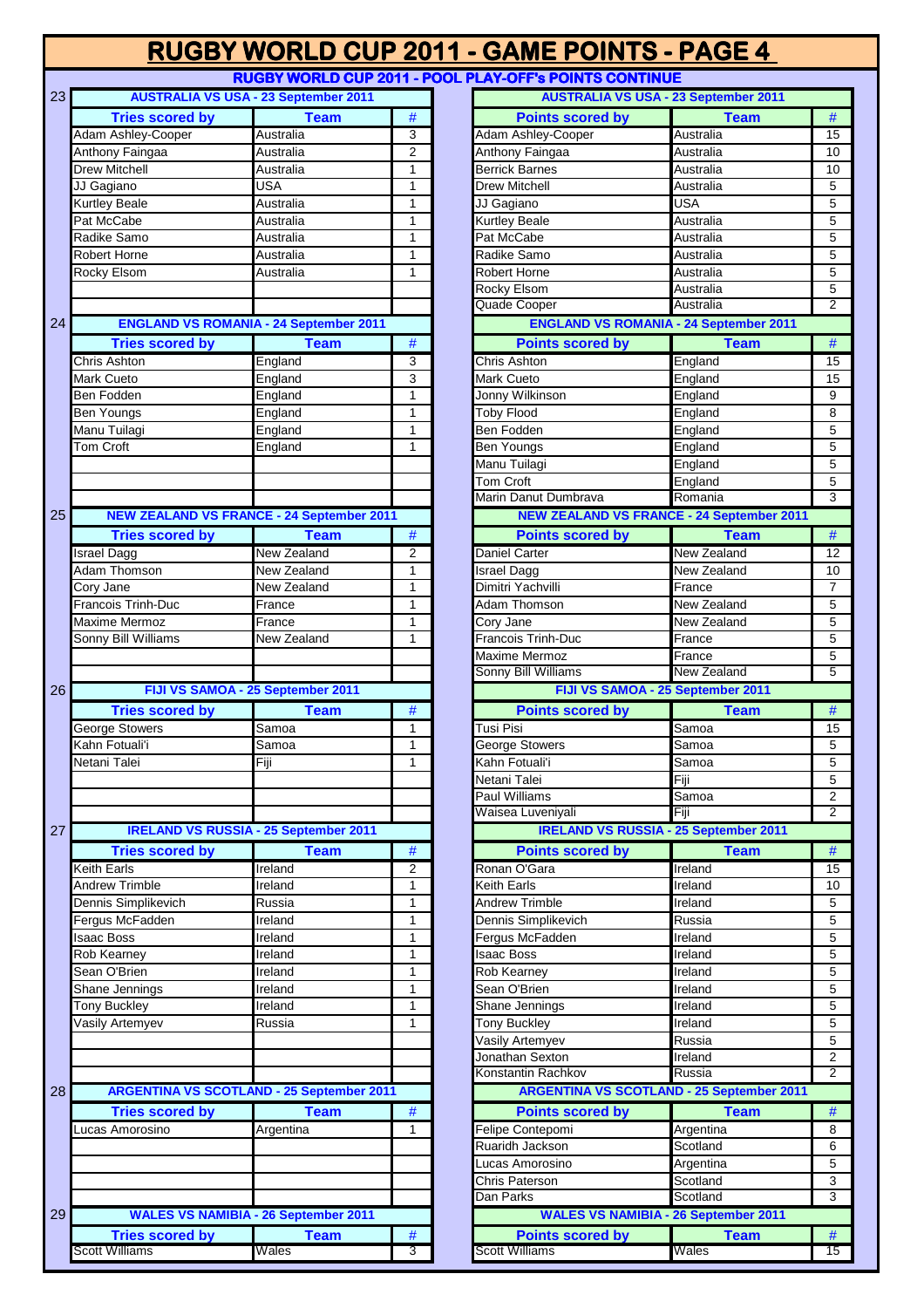**RUGBY WORLD CUP 2011 - POOL PLAY-OFF's POINTS CONTINUE**

|    | George North                                  | Wales                        | 1 |
|----|-----------------------------------------------|------------------------------|---|
|    | Aled Brew                                     | Wales                        | 1 |
|    | Alun Wynn Jones                               | Wales                        | 1 |
|    | Gethin Jenkins                                | Wales                        | 1 |
|    | Heinz Koll                                    | Namibia                      | 1 |
|    | Jonathan Davies                               | $\overline{\mathsf{W}}$ ales | 1 |
|    | Lee Byrne                                     | $\overline{\mathsf{W}}$ ales | 1 |
|    | Lloyd Williams                                | Wales                        | 1 |
|    | <b>Toby Faletau</b>                           | Wales                        | 1 |
|    |                                               |                              |   |
|    |                                               |                              |   |
|    |                                               |                              |   |
| 30 | <b>CANADA VS JAPAN - 27 September 2011</b>    |                              |   |
|    |                                               | <b>Team</b>                  | # |
|    | <b>Tries scored by</b><br><b>Ander Monro</b>  |                              |   |
|    |                                               | Canada                       | 1 |
|    | DTH van der Merwe                             | Canada                       | 1 |
|    | Kosuke Endo<br>Phil MacKenzie                 | Japan                        | 1 |
|    |                                               | Canada                       | 1 |
|    | Shota Horie                                   | Japan                        | 1 |
|    |                                               |                              |   |
| 31 | <b>ITALY VS USA - 27 September 2011</b>       |                              |   |
|    |                                               |                              |   |
|    | <b>Tries scored by</b>                        | <b>Team</b>                  | # |
|    | Chris Wyles                                   | <b>USA</b>                   | 1 |
|    | Luciano Orquera                               | Italy                        | 1 |
|    | Martin Castrogiovanni                         | <b>Italy</b>                 | 1 |
|    | Penalty Try                                   | $\overline{V}$ arious        | 1 |
|    | Sergio Parisse                                | Italy                        | 1 |
| 32 | <b>GEORGIA VS ROMANIA - 28 September 2011</b> |                              |   |
|    |                                               |                              |   |
|    | <b>Tries scored by</b>                        | <b>Team</b>                  | # |
|    | Mamuka Gorgodze                               | Georgia                      | 1 |
|    |                                               |                              |   |
|    |                                               |                              |   |
|    |                                               |                              |   |
|    |                                               |                              |   |
|    |                                               |                              |   |
| 33 | SOUTH AFRICA VS SAMOA - 30 September 2011     |                              |   |
|    | <b>Tries scored by</b>                        | <b>Team</b>                  | # |
|    | Bryan Habana                                  | South Africa                 | 1 |
|    | George Stowers                                | Samoa                        | 1 |
|    |                                               |                              |   |
|    |                                               |                              |   |
| 34 | <b>AUSTRALIA VS RUSSIA - 01 October 2011</b>  |                              |   |
|    | <b>Tries scored by</b>                        | <b>Team</b>                  | # |
|    | Berrick Barnes                                | Australia                    | 2 |
|    | David Pocock                                  | Australia                    | 2 |
|    | <b>Drew Mitchell</b>                          | Australia                    | 2 |
|    | Adam Ashley-Cooper                            | Australia                    | 1 |
|    | Ben McCalman                                  | Australia                    | 1 |
|    | Dennis Simplikevich                           | Russia                       | 1 |
|    | Konstantin Rachkov                            | Russia                       | 1 |
|    | Salesi Ma'Afu                                 | Australia                    | 1 |
|    | Stephen Moore                                 | Australia                    | 1 |
|    | Vladimir Ostroushko                           | Russia                       | 1 |
|    |                                               |                              |   |
| 35 | FRANCE VS TONGA - 01 October 2011             |                              |   |
|    | <b>Tries scored by</b>                        | <b>Team</b>                  | # |
|    | Sukanaialu Hufanga                            | Tonga                        | 1 |
|    | Vincent Clerc                                 | France                       | 1 |
|    |                                               |                              |   |
|    |                                               |                              |   |
| 36 | <b>ENGLAND VS SCOTLAND - 01 October 2011</b>  |                              |   |
|    | <b>Tries scored by</b>                        | <b>Team</b>                  | # |
|    | Chris Ashton                                  | England                      | 1 |
|    |                                               |                              |   |

|                                                                                                                                                                                                                                                                                                           | 110001 MORED OOI ZOTTER OOET                  |                |      | <u>LAT-91 81 UNIO UURINUL</u>                 |                              |                                |
|-----------------------------------------------------------------------------------------------------------------------------------------------------------------------------------------------------------------------------------------------------------------------------------------------------------|-----------------------------------------------|----------------|------|-----------------------------------------------|------------------------------|--------------------------------|
| <b>George North</b>                                                                                                                                                                                                                                                                                       | Wales                                         | $\mathbf{1}$   |      | Stephen Jones                                 | Wales                        | 15                             |
| Aled Brew                                                                                                                                                                                                                                                                                                 | Wales                                         | $\mathbf{1}$   |      | George North                                  | Wales                        | 10                             |
| Alun Wynn Jones                                                                                                                                                                                                                                                                                           | Wales                                         | $\mathbf{1}$   |      | <b>Rhys Priestland</b>                        | $\overline{\mathsf{W}}$ ales | 6                              |
| Gethin Jenkins                                                                                                                                                                                                                                                                                            | Wales                                         | 1              |      | Aled Brew                                     | Wales                        | 5                              |
| Heinz Koll                                                                                                                                                                                                                                                                                                | Namibia                                       | $\mathbf{1}$   |      | Alun Wynn Jones                               | Wales                        | 5                              |
| Jonathan Davies                                                                                                                                                                                                                                                                                           | Wales                                         | $\mathbf{1}$   |      | Gethin Jenkins                                | Wales                        | 5                              |
| Lee Byrne                                                                                                                                                                                                                                                                                                 | Wales                                         | $\mathbf{1}$   |      | Heinz Koll                                    | Namibia                      | 5                              |
| <b>Lloyd Williams</b>                                                                                                                                                                                                                                                                                     | Wales                                         | $\mathbf{1}$   |      | Jonathan Davies                               | Wales                        | 5                              |
| <b>Toby Faletau</b>                                                                                                                                                                                                                                                                                       | Wales                                         | $\mathbf{1}$   |      | Lee Byrne                                     | Wales                        | 5                              |
|                                                                                                                                                                                                                                                                                                           |                                               |                |      | Lloyd Williams                                | Wales                        | 5                              |
|                                                                                                                                                                                                                                                                                                           |                                               |                |      | Toby Faletau                                  | Wales                        | 5                              |
|                                                                                                                                                                                                                                                                                                           |                                               |                |      | <b>Theuns Kotze</b>                           | Namibia                      | $\overline{2}$                 |
|                                                                                                                                                                                                                                                                                                           |                                               |                |      | <b>CANADA VS JAPAN - 27 September 2011</b>    |                              |                                |
|                                                                                                                                                                                                                                                                                                           | <b>CANADA VS JAPAN - 27 September 2011</b>    |                |      |                                               |                              |                                |
| <b>Tries scored by</b>                                                                                                                                                                                                                                                                                    | <b>Team</b>                                   | #              |      | <b>Points scored by</b>                       | <b>Team</b>                  | #                              |
| Ander Monro                                                                                                                                                                                                                                                                                               | Canada                                        | 1              |      | James Arlidge                                 | Japan                        | 13                             |
| DTH van der Merwe                                                                                                                                                                                                                                                                                         | Canada                                        | $\mathbf{1}$   |      | Ander Monro                                   | Canada                       | 11                             |
| Kosuke Endo                                                                                                                                                                                                                                                                                               | Japan                                         | $\mathbf{1}$   |      | DTH van der Merwe                             | Canada                       | 5                              |
| <b>Phil MacKenzie</b>                                                                                                                                                                                                                                                                                     | Canada                                        | $\mathbf{1}$   |      | Kosuke Endo                                   | Japan                        | 5                              |
| Shota Horie                                                                                                                                                                                                                                                                                               | Japan                                         | $\mathbf{1}$   |      | Phil MacKenzie                                | Canada                       | 5                              |
|                                                                                                                                                                                                                                                                                                           |                                               |                |      | Shota Horie                                   | Japan                        | 5                              |
|                                                                                                                                                                                                                                                                                                           |                                               |                |      | James Pritchard                               | Canada                       | $\overline{2}$                 |
|                                                                                                                                                                                                                                                                                                           | <b>ITALY VS USA - 27 September 2011</b>       |                |      | <b>ITALY VS USA - 27 September 2011</b>       |                              |                                |
| <b>Tries scored by</b>                                                                                                                                                                                                                                                                                    | <b>Team</b>                                   | #              |      | <b>Points scored by</b>                       | <b>Team</b>                  | $\#$                           |
| Chris Wyles                                                                                                                                                                                                                                                                                               | USA                                           | 1              |      | Chris Wyles                                   | <b>USA</b>                   | 10                             |
|                                                                                                                                                                                                                                                                                                           |                                               |                |      | Mirco Bergamasco                              | Italy                        |                                |
| Luciano Orquera                                                                                                                                                                                                                                                                                           | Italy                                         | $\mathbf{1}$   |      |                                               |                              | 7                              |
| Martin Castrogiovanni                                                                                                                                                                                                                                                                                     | Italy                                         | $\mathbf{1}$   |      | Luciano Orquera                               | Italy                        | 5                              |
| Penalty Try                                                                                                                                                                                                                                                                                               | Various                                       | $\mathbf{1}$   |      | Martin Castrogiovanni                         | Italv                        | 5                              |
| Sergio Parisse                                                                                                                                                                                                                                                                                            | Italy                                         | $\mathbf{1}$   |      | <b>Penalty Try</b>                            | Various                      | 5                              |
|                                                                                                                                                                                                                                                                                                           |                                               |                |      | Sergio Parisse                                | Italy                        | 5                              |
|                                                                                                                                                                                                                                                                                                           | <b>GEORGIA VS ROMANIA - 28 September 2011</b> |                |      | <b>GEORGIA VS ROMANIA - 28 September 2011</b> |                              |                                |
| <b>Tries scored by</b>                                                                                                                                                                                                                                                                                    | <b>Team</b>                                   | #              |      | <b>Points scored by</b>                       | <b>Team</b>                  | $\#$                           |
| Mamuka Gorgodze                                                                                                                                                                                                                                                                                           | Georgia                                       | 1              |      | Merab Kvirikashvili                           | Georgia                      | 17                             |
|                                                                                                                                                                                                                                                                                                           |                                               |                |      | Marin Danut Dumbrava                          | Romania                      | 6                              |
|                                                                                                                                                                                                                                                                                                           |                                               |                |      |                                               |                              |                                |
|                                                                                                                                                                                                                                                                                                           |                                               |                |      |                                               |                              |                                |
|                                                                                                                                                                                                                                                                                                           |                                               |                |      | Mamuka Gorgodze                               | Georgia                      | 5                              |
|                                                                                                                                                                                                                                                                                                           |                                               |                |      | Florin Vlaicu                                 | Romania                      | $\mathbf{3}$<br>$\overline{3}$ |
|                                                                                                                                                                                                                                                                                                           |                                               |                |      | Malkhaz Urjukashvili                          | Georgia                      |                                |
|                                                                                                                                                                                                                                                                                                           | SOUTH AFRICA VS SAMOA - 30 September 2011     |                | ≻    | SOUTH AFRICA VS SAMOA - 30 September 2011     |                              |                                |
| <b>Tries scored by</b>                                                                                                                                                                                                                                                                                    | <b>Team</b>                                   | $\#$           | स्टा | <b>Points scored by</b>                       | <b>Team</b>                  | $\#$                           |
|                                                                                                                                                                                                                                                                                                           | South Africa                                  | 1              |      | Bryan Habana                                  | South Africa                 | 5                              |
|                                                                                                                                                                                                                                                                                                           | Samoa                                         | 1              |      | George Stowers                                | Samoa                        | 5                              |
|                                                                                                                                                                                                                                                                                                           |                                               |                |      | Morné Steyn                                   | South Africa                 | 5                              |
|                                                                                                                                                                                                                                                                                                           |                                               |                |      | <b>Francois Steyn</b>                         | South Africa                 | $\overline{3}$                 |
|                                                                                                                                                                                                                                                                                                           | <b>AUSTRALIA VS RUSSIA - 01 October 2011</b>  |                |      | <b>AUSTRALIA VS RUSSIA - 01 October 2011</b>  |                              |                                |
| <b>Tries scored by</b>                                                                                                                                                                                                                                                                                    | <b>Team</b>                                   | #              |      | <b>Points scored by</b>                       | <b>Team</b>                  | #                              |
|                                                                                                                                                                                                                                                                                                           | Australia                                     | $\overline{2}$ |      | James O'Connor                                | Australia                    | 18                             |
|                                                                                                                                                                                                                                                                                                           | Australia                                     | $\overline{2}$ |      | Konstantin Rachkov                            | Russia                       | 12                             |
|                                                                                                                                                                                                                                                                                                           | Australia                                     | $\overline{2}$ |      | <b>Berrick Barnes</b>                         | Australia                    | 10                             |
|                                                                                                                                                                                                                                                                                                           |                                               | $\mathbf{1}$   |      |                                               |                              |                                |
|                                                                                                                                                                                                                                                                                                           | Australia                                     |                |      | David Pocock                                  | Australia                    | 10                             |
|                                                                                                                                                                                                                                                                                                           | Australia                                     | 1              |      | <b>Drew Mitchell</b>                          | Australia                    | 10                             |
|                                                                                                                                                                                                                                                                                                           | Russia                                        | $\mathbf{1}$   |      | Adam Ashley-Cooper                            | Australia                    | 5                              |
|                                                                                                                                                                                                                                                                                                           | Russia                                        | $\mathbf{1}$   |      | Ben McCalman                                  | Australia                    | 5                              |
|                                                                                                                                                                                                                                                                                                           | Australia                                     | $\mathbf{1}$   |      | Dennis Simplikevich                           | Russia                       | 5                              |
|                                                                                                                                                                                                                                                                                                           | Australia                                     | $\mathbf{1}$   |      | Salesi Ma'Afu                                 | Australia                    | 5                              |
|                                                                                                                                                                                                                                                                                                           | Russia                                        | $\mathbf{1}$   |      | <b>Stephen Moore</b>                          | Australia                    | 5                              |
|                                                                                                                                                                                                                                                                                                           |                                               |                |      | Vladimir Ostroushko                           | Russia                       | $\overline{5}$                 |
|                                                                                                                                                                                                                                                                                                           | <b>FRANCE VS TONGA - 01 October 2011</b>      |                |      | <b>FRANCE VS TONGA - 01 October 2011</b>      |                              |                                |
| <b>Tries scored by</b>                                                                                                                                                                                                                                                                                    | <b>Team</b>                                   | $\#$           |      | <b>Points scored by</b>                       | <b>Team</b>                  | $\#$                           |
|                                                                                                                                                                                                                                                                                                           | Tonga                                         | 1              |      | <b>Kurt Morath</b>                            | Tonga                        | 14                             |
|                                                                                                                                                                                                                                                                                                           | France                                        | 1              |      | Dimitri Yachvilli                             | France                       | 9                              |
|                                                                                                                                                                                                                                                                                                           |                                               |                |      | Sukanaialu Hufanga                            | Tonga                        | 5                              |
|                                                                                                                                                                                                                                                                                                           |                                               |                |      | Vincent Clerc                                 | France                       | 5                              |
|                                                                                                                                                                                                                                                                                                           |                                               |                |      |                                               |                              |                                |
|                                                                                                                                                                                                                                                                                                           | <b>ENGLAND VS SCOTLAND - 01 October 2011</b>  |                |      | <b>ENGLAND VS SCOTLAND - 01 October 2011</b>  |                              |                                |
| <b>Tries scored by</b>                                                                                                                                                                                                                                                                                    | <b>Team</b>                                   | $\#$           |      | <b>Points scored by</b>                       | <b>Team</b>                  | $\#$                           |
|                                                                                                                                                                                                                                                                                                           | England                                       | $\mathbf{1}$   |      | Jonny Wilkinson                               | England                      | 9                              |
| Bryan Habana<br>George Stowers<br><b>Berrick Barnes</b><br>David Pocock<br><b>Drew Mitchell</b><br>Adam Ashley-Cooper<br>Ben McCalman<br>Dennis Simplikevich<br>Konstantin Rachkov<br>Salesi Ma'Afu<br>Stephen Moore<br>Vladimir Ostroushko<br>Sukanaialu Hufanga<br><b>Vincent Clerc</b><br>Chris Ashton |                                               |                |      | Chris Paterson<br>Dan Parks                   | Scotland<br>Scotland         | 6<br>6                         |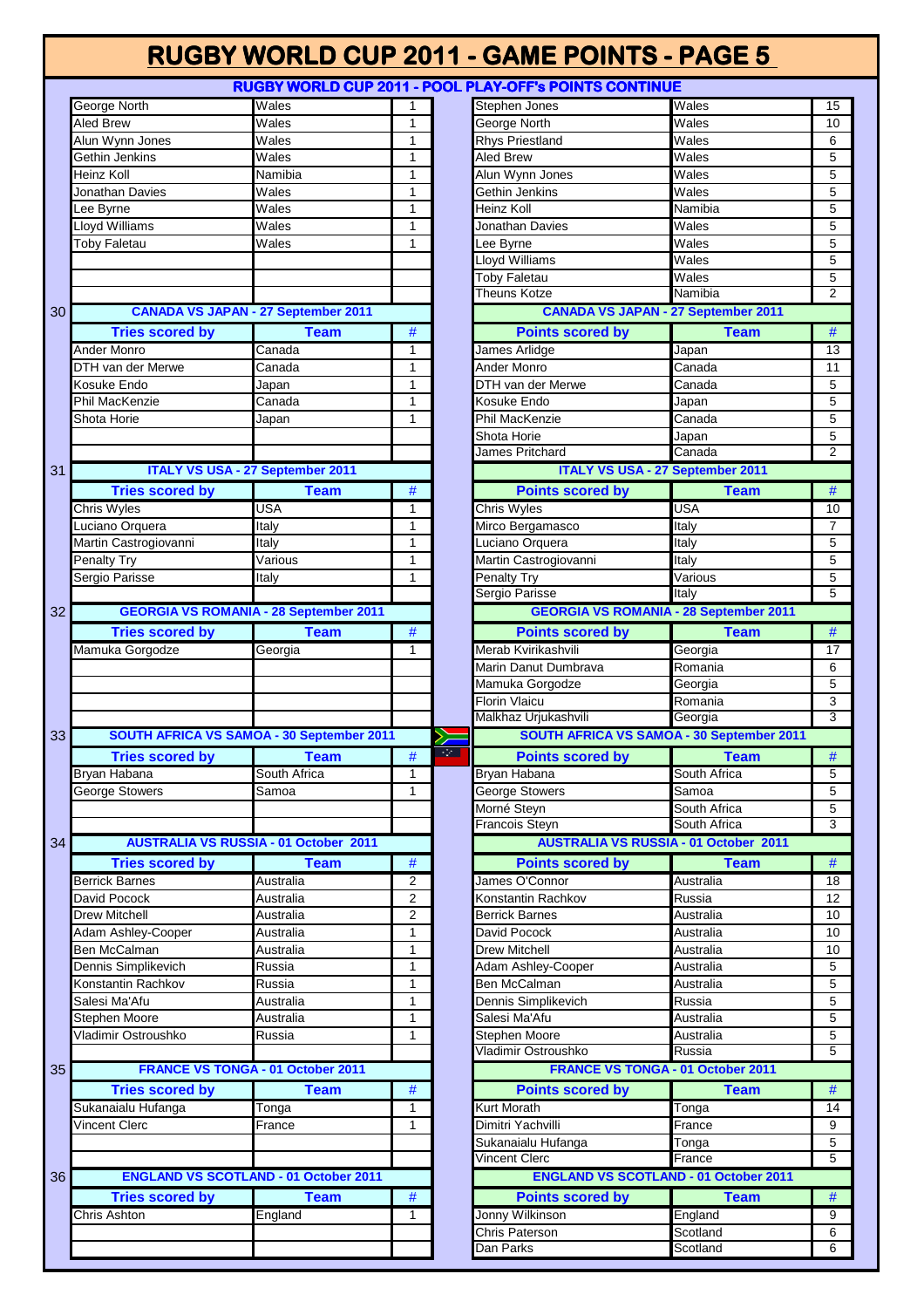| <b>RUGBY WORLD CUP 2011 - GAME POINTS - PAGE 6</b> |  |                                                               |                |
|----------------------------------------------------|--|---------------------------------------------------------------|----------------|
|                                                    |  | <b>RUGBY WORLD CUP 2011 - POOL PLAY-OFF's POINTS CONTINUE</b> |                |
|                                                    |  | <b>Chris Ashton</b>                                           | <b>England</b> |
|                                                    |  |                                                               |                |

|                 |                        |                                                |                | RUGBY WORLD CUP 2011 - GAME POINTS - PAGE 6            |                                                |                 |
|-----------------|------------------------|------------------------------------------------|----------------|--------------------------------------------------------|------------------------------------------------|-----------------|
|                 |                        |                                                |                | RUGBY WORLD CUP 2011 - POOL PLAY-OFF's POINTS CONTINUE |                                                |                 |
|                 |                        |                                                |                | Chris Ashton                                           | England                                        | 5               |
|                 |                        |                                                |                | <b>Toby Flood</b>                                      | England                                        | $\overline{2}$  |
| 37              |                        | <b>ARGENTINA VS GEORGIA - 02 October 2011</b>  |                |                                                        | <b>ARGENTINA VS GEORGIA - 02 October 2011</b>  |                 |
|                 | <b>Tries scored by</b> | <b>Team</b>                                    | #              | <b>Points scored by</b>                                | <b>Team</b>                                    | $\#$            |
|                 | Agustin Gosio          | Argentina                                      | $\mathbf{1}$   | Felipe Contepomi                                       | Argentina                                      | 13              |
|                 | Juan Imhoff            | Argentina                                      | $\mathbf{1}$   | Agustin Gosio                                          | Argentina                                      | $\overline{5}$  |
|                 | asha Khmaladze         | Georgia                                        | $\mathbf{1}$   | Juan Imhoff                                            | Argentina                                      | $\overline{5}$  |
|                 |                        |                                                |                | Lasha Khmaladze                                        | Georgia                                        | $\overline{5}$  |
|                 |                        |                                                |                | Malkhaz Urjukashvili                                   | Georgia                                        | $\overline{2}$  |
|                 |                        |                                                |                | Marcelo Bosch                                          | Argentina                                      | $\overline{2}$  |
| 38 <sup>1</sup> |                        | <b>NEW ZEALAND VS CANADA - 02 October 2011</b> |                |                                                        | <b>NEW ZEALAND VS CANADA - 02 October 2011</b> |                 |
|                 | <b>Tries scored by</b> | <b>Team</b>                                    | $\#$           | <b>Points scored by</b>                                | <b>Team</b>                                    | $\#$            |
|                 | Zac Guildford          | New Zealand                                    | 4              | Zac Guildford                                          | New Zealand                                    | 20              |
|                 | Conor Trainor          | Canada                                         | $\overline{2}$ | Collin Slade                                           | New Zealand                                    | 11              |
|                 | Jerome Kaino           | New Zealand                                    | 2              | <b>Conor Trainor</b>                                   | Canada                                         | 10              |
|                 | Victor Vito            | New Zealand                                    | $\overline{2}$ | Jerome Kaino                                           | New Zealand                                    | 10              |
|                 | <b>Israel Dagg</b>     | New Zealand                                    | 1              | Victor Vito                                            | New Zealand                                    | 10              |
|                 | Jimmy Cowan            | New Zealand                                    | $\mathbf{1}$   | Piri Weepu                                             | New Zealand                                    | $\overline{8}$  |
|                 | Mils Muliaina          | New Zealand                                    | $\mathbf{1}$   | Ander Monro                                            | Canada                                         | 5               |
|                 | Sonny Bill Williams    | New Zealand                                    | 1              | Israel Dagg                                            | New Zealand                                    | $\overline{5}$  |
|                 |                        |                                                |                | Jimmy Cowan                                            | New Zealand                                    | $\overline{5}$  |
|                 |                        |                                                |                | Mils Muliaina                                          | New Zealand                                    | $\overline{5}$  |
|                 |                        |                                                |                | Sonny Bill Williams                                    | New Zealand                                    | $\overline{5}$  |
| 39              |                        | <b>WALES VS FIJI - 02 October 2011</b>         |                |                                                        | <b>WALES VS FIJI - 02 October 2011</b>         |                 |
|                 | <b>Tries scored by</b> | <b>Team</b>                                    | #              | <b>Points scored by</b>                                | <b>Team</b>                                    | $\#$            |
|                 | Jamie Roberts          | Wales                                          | $\overline{2}$ | <b>Rhys Priestland</b>                                 | Wales                                          | $\overline{13}$ |
|                 | George North           | Wales                                          | $\mathbf{1}$   | Jamie Roberts                                          | Wales                                          | 10              |
|                 | Jonathan Davies        | $\overline{\mathsf{W}}$ ales                   | $\mathbf{1}$   | Stephen Jones                                          | $\overline{\mathsf{W}}$ ales                   | 8               |
|                 | Leigh Halfpenny        | Wales                                          | 1              | George North                                           | Wales                                          | $\overline{5}$  |
|                 | Lloyd Burns            | Wales                                          | $\mathbf{1}$   | Jonathan Davies                                        | Wales                                          | $\overline{5}$  |
|                 | Lloyd Williams         | Wales                                          | $\mathbf{1}$   | Leigh Halfpenny                                        | Wales                                          | $\overline{5}$  |
|                 | Sam Warburton          | Wales                                          | $\mathbf{1}$   | Lloyd Burns                                            | Wales                                          | $\overline{5}$  |
|                 | <b>Scott Williams</b>  | Wales                                          | $\mathbf{1}$   | <b>Lloyd Williams</b>                                  | Wales                                          | $\overline{5}$  |
|                 |                        |                                                |                | Sam Warburton                                          | Wales                                          | $\overline{5}$  |
|                 |                        |                                                |                | <b>Scott Williams</b>                                  | Wales                                          | $\overline{5}$  |
| 40              |                        | <b>IRELAND VS ITALY - 02 October 2011</b>      |                |                                                        | <b>IRELAND VS ITALY - 02 October 2011</b>      |                 |
|                 | <b>Tries scored by</b> | <b>Team</b>                                    | #              | <b>Points scored by</b>                                | <b>Team</b>                                    | $\#$            |
|                 | Keith Earls            | Ireland                                        | $\mathcal{P}$  | Ronan O'Gara                                           | Ireland                                        | 16              |
|                 |                        |                                                |                | <b>Keith Earls</b>                                     | Ireland                                        | 10              |
|                 |                        |                                                |                | Mirco Bergamasco                                       | Italy                                          | $\,6\,$         |
|                 |                        |                                                |                | <b>Brian O'Driscoll</b>                                | Ireland                                        | $\overline{5}$  |
|                 |                        |                                                |                | Jonathan Sexton                                        | Ireland                                        | $\overline{5}$  |
|                 |                        |                                                |                |                                                        |                                                |                 |

| <b>Toby Flood</b><br>England<br>2<br><b>ARGENTINA VS GEORGIA - 02 October 2011</b><br><b>Points scored by</b><br><b>Team</b><br>#<br>Felipe Contepomi<br>Argentina<br>13<br><b>Agustin Gosio</b><br>Argentina<br>5<br>Juan Imhoff<br>Argentina<br>5<br>5<br>Lasha Khmaladze<br>Georgia<br>Malkhaz Urjukashvili<br>$\overline{2}$<br>Georgia<br>Marcelo Bosch<br>$\overline{2}$<br>Argentina<br><b>NEW ZEALAND VS CANADA - 02 October 2011</b><br>#<br><b>Points scored by</b><br>Team<br>Zac Guildford<br>New Zealand<br>20<br><b>Collin Slade</b><br>New Zealand<br>11<br><b>Conor Trainor</b><br>10<br>Canada<br>Jerome Kaino<br>New Zealand<br>10<br><b>Victor Vito</b><br>New Zealand<br>10<br><b>New Zealand</b><br>Piri Weepu<br>8<br>Ander Monro<br>Canada<br>5<br><b>New Zealand</b><br>5<br><b>Israel Dagg</b><br><b>New Zealand</b><br><b>Jimmy Cowan</b><br>5<br>Mils Muliaina<br>New Zealand<br>5<br>Sonny Bill Williams<br>New Zealand<br>5<br><b>WALES VS FIJI - 02 October 2011</b><br><b>Points scored by</b><br><b>Team</b><br>#<br><b>Rhys Priestland</b><br>Wales<br>13<br>Jamie Roberts<br>Wales<br>10<br>Stephen Jones<br>Wales<br>8<br><b>George North</b><br>5<br>Wales<br><b>Jonathan Davies</b><br>Wales<br>5<br>5<br>Leigh Halfpenny<br>Wales<br>$\overline{5}$<br>Lloyd Burns<br>Wales<br>Lloyd Williams<br>Wales<br>5<br>Sam Warburton<br>Wales<br>5<br>Scott Williams<br>Wales<br>5<br><b>IRELAND VS ITALY - 02 October 2011</b><br><b>Points scored by</b><br>#<br><b>Team</b><br>Ronan O'Gara<br>Ireland<br>16<br><b>Keith Earls</b><br>Ireland<br>10<br>Mirco Bergamasco<br><b>Italy</b><br>6<br><b>Brian O'Driscoll</b><br>5<br>Ireland<br>5<br>Ireland | , , <b>, , , ,</b> , |         |   |  |  |  |  |  |
|------------------------------------------------------------------------------------------------------------------------------------------------------------------------------------------------------------------------------------------------------------------------------------------------------------------------------------------------------------------------------------------------------------------------------------------------------------------------------------------------------------------------------------------------------------------------------------------------------------------------------------------------------------------------------------------------------------------------------------------------------------------------------------------------------------------------------------------------------------------------------------------------------------------------------------------------------------------------------------------------------------------------------------------------------------------------------------------------------------------------------------------------------------------------------------------------------------------------------------------------------------------------------------------------------------------------------------------------------------------------------------------------------------------------------------------------------------------------------------------------------------------------------------------------------------------------------------------------------------------------------------------------------------------------------------------|----------------------|---------|---|--|--|--|--|--|
|                                                                                                                                                                                                                                                                                                                                                                                                                                                                                                                                                                                                                                                                                                                                                                                                                                                                                                                                                                                                                                                                                                                                                                                                                                                                                                                                                                                                                                                                                                                                                                                                                                                                                          | Chris Ashton         | England | 5 |  |  |  |  |  |
|                                                                                                                                                                                                                                                                                                                                                                                                                                                                                                                                                                                                                                                                                                                                                                                                                                                                                                                                                                                                                                                                                                                                                                                                                                                                                                                                                                                                                                                                                                                                                                                                                                                                                          |                      |         |   |  |  |  |  |  |
|                                                                                                                                                                                                                                                                                                                                                                                                                                                                                                                                                                                                                                                                                                                                                                                                                                                                                                                                                                                                                                                                                                                                                                                                                                                                                                                                                                                                                                                                                                                                                                                                                                                                                          |                      |         |   |  |  |  |  |  |
|                                                                                                                                                                                                                                                                                                                                                                                                                                                                                                                                                                                                                                                                                                                                                                                                                                                                                                                                                                                                                                                                                                                                                                                                                                                                                                                                                                                                                                                                                                                                                                                                                                                                                          |                      |         |   |  |  |  |  |  |
|                                                                                                                                                                                                                                                                                                                                                                                                                                                                                                                                                                                                                                                                                                                                                                                                                                                                                                                                                                                                                                                                                                                                                                                                                                                                                                                                                                                                                                                                                                                                                                                                                                                                                          |                      |         |   |  |  |  |  |  |
|                                                                                                                                                                                                                                                                                                                                                                                                                                                                                                                                                                                                                                                                                                                                                                                                                                                                                                                                                                                                                                                                                                                                                                                                                                                                                                                                                                                                                                                                                                                                                                                                                                                                                          |                      |         |   |  |  |  |  |  |
|                                                                                                                                                                                                                                                                                                                                                                                                                                                                                                                                                                                                                                                                                                                                                                                                                                                                                                                                                                                                                                                                                                                                                                                                                                                                                                                                                                                                                                                                                                                                                                                                                                                                                          |                      |         |   |  |  |  |  |  |
|                                                                                                                                                                                                                                                                                                                                                                                                                                                                                                                                                                                                                                                                                                                                                                                                                                                                                                                                                                                                                                                                                                                                                                                                                                                                                                                                                                                                                                                                                                                                                                                                                                                                                          |                      |         |   |  |  |  |  |  |
|                                                                                                                                                                                                                                                                                                                                                                                                                                                                                                                                                                                                                                                                                                                                                                                                                                                                                                                                                                                                                                                                                                                                                                                                                                                                                                                                                                                                                                                                                                                                                                                                                                                                                          |                      |         |   |  |  |  |  |  |
|                                                                                                                                                                                                                                                                                                                                                                                                                                                                                                                                                                                                                                                                                                                                                                                                                                                                                                                                                                                                                                                                                                                                                                                                                                                                                                                                                                                                                                                                                                                                                                                                                                                                                          |                      |         |   |  |  |  |  |  |
|                                                                                                                                                                                                                                                                                                                                                                                                                                                                                                                                                                                                                                                                                                                                                                                                                                                                                                                                                                                                                                                                                                                                                                                                                                                                                                                                                                                                                                                                                                                                                                                                                                                                                          |                      |         |   |  |  |  |  |  |
|                                                                                                                                                                                                                                                                                                                                                                                                                                                                                                                                                                                                                                                                                                                                                                                                                                                                                                                                                                                                                                                                                                                                                                                                                                                                                                                                                                                                                                                                                                                                                                                                                                                                                          |                      |         |   |  |  |  |  |  |
|                                                                                                                                                                                                                                                                                                                                                                                                                                                                                                                                                                                                                                                                                                                                                                                                                                                                                                                                                                                                                                                                                                                                                                                                                                                                                                                                                                                                                                                                                                                                                                                                                                                                                          |                      |         |   |  |  |  |  |  |
|                                                                                                                                                                                                                                                                                                                                                                                                                                                                                                                                                                                                                                                                                                                                                                                                                                                                                                                                                                                                                                                                                                                                                                                                                                                                                                                                                                                                                                                                                                                                                                                                                                                                                          |                      |         |   |  |  |  |  |  |
|                                                                                                                                                                                                                                                                                                                                                                                                                                                                                                                                                                                                                                                                                                                                                                                                                                                                                                                                                                                                                                                                                                                                                                                                                                                                                                                                                                                                                                                                                                                                                                                                                                                                                          |                      |         |   |  |  |  |  |  |
|                                                                                                                                                                                                                                                                                                                                                                                                                                                                                                                                                                                                                                                                                                                                                                                                                                                                                                                                                                                                                                                                                                                                                                                                                                                                                                                                                                                                                                                                                                                                                                                                                                                                                          |                      |         |   |  |  |  |  |  |
|                                                                                                                                                                                                                                                                                                                                                                                                                                                                                                                                                                                                                                                                                                                                                                                                                                                                                                                                                                                                                                                                                                                                                                                                                                                                                                                                                                                                                                                                                                                                                                                                                                                                                          |                      |         |   |  |  |  |  |  |
|                                                                                                                                                                                                                                                                                                                                                                                                                                                                                                                                                                                                                                                                                                                                                                                                                                                                                                                                                                                                                                                                                                                                                                                                                                                                                                                                                                                                                                                                                                                                                                                                                                                                                          |                      |         |   |  |  |  |  |  |
|                                                                                                                                                                                                                                                                                                                                                                                                                                                                                                                                                                                                                                                                                                                                                                                                                                                                                                                                                                                                                                                                                                                                                                                                                                                                                                                                                                                                                                                                                                                                                                                                                                                                                          |                      |         |   |  |  |  |  |  |
|                                                                                                                                                                                                                                                                                                                                                                                                                                                                                                                                                                                                                                                                                                                                                                                                                                                                                                                                                                                                                                                                                                                                                                                                                                                                                                                                                                                                                                                                                                                                                                                                                                                                                          |                      |         |   |  |  |  |  |  |
|                                                                                                                                                                                                                                                                                                                                                                                                                                                                                                                                                                                                                                                                                                                                                                                                                                                                                                                                                                                                                                                                                                                                                                                                                                                                                                                                                                                                                                                                                                                                                                                                                                                                                          |                      |         |   |  |  |  |  |  |
|                                                                                                                                                                                                                                                                                                                                                                                                                                                                                                                                                                                                                                                                                                                                                                                                                                                                                                                                                                                                                                                                                                                                                                                                                                                                                                                                                                                                                                                                                                                                                                                                                                                                                          |                      |         |   |  |  |  |  |  |
|                                                                                                                                                                                                                                                                                                                                                                                                                                                                                                                                                                                                                                                                                                                                                                                                                                                                                                                                                                                                                                                                                                                                                                                                                                                                                                                                                                                                                                                                                                                                                                                                                                                                                          |                      |         |   |  |  |  |  |  |
|                                                                                                                                                                                                                                                                                                                                                                                                                                                                                                                                                                                                                                                                                                                                                                                                                                                                                                                                                                                                                                                                                                                                                                                                                                                                                                                                                                                                                                                                                                                                                                                                                                                                                          |                      |         |   |  |  |  |  |  |
|                                                                                                                                                                                                                                                                                                                                                                                                                                                                                                                                                                                                                                                                                                                                                                                                                                                                                                                                                                                                                                                                                                                                                                                                                                                                                                                                                                                                                                                                                                                                                                                                                                                                                          |                      |         |   |  |  |  |  |  |
|                                                                                                                                                                                                                                                                                                                                                                                                                                                                                                                                                                                                                                                                                                                                                                                                                                                                                                                                                                                                                                                                                                                                                                                                                                                                                                                                                                                                                                                                                                                                                                                                                                                                                          |                      |         |   |  |  |  |  |  |
|                                                                                                                                                                                                                                                                                                                                                                                                                                                                                                                                                                                                                                                                                                                                                                                                                                                                                                                                                                                                                                                                                                                                                                                                                                                                                                                                                                                                                                                                                                                                                                                                                                                                                          |                      |         |   |  |  |  |  |  |
|                                                                                                                                                                                                                                                                                                                                                                                                                                                                                                                                                                                                                                                                                                                                                                                                                                                                                                                                                                                                                                                                                                                                                                                                                                                                                                                                                                                                                                                                                                                                                                                                                                                                                          |                      |         |   |  |  |  |  |  |
|                                                                                                                                                                                                                                                                                                                                                                                                                                                                                                                                                                                                                                                                                                                                                                                                                                                                                                                                                                                                                                                                                                                                                                                                                                                                                                                                                                                                                                                                                                                                                                                                                                                                                          |                      |         |   |  |  |  |  |  |
|                                                                                                                                                                                                                                                                                                                                                                                                                                                                                                                                                                                                                                                                                                                                                                                                                                                                                                                                                                                                                                                                                                                                                                                                                                                                                                                                                                                                                                                                                                                                                                                                                                                                                          |                      |         |   |  |  |  |  |  |
|                                                                                                                                                                                                                                                                                                                                                                                                                                                                                                                                                                                                                                                                                                                                                                                                                                                                                                                                                                                                                                                                                                                                                                                                                                                                                                                                                                                                                                                                                                                                                                                                                                                                                          |                      |         |   |  |  |  |  |  |
|                                                                                                                                                                                                                                                                                                                                                                                                                                                                                                                                                                                                                                                                                                                                                                                                                                                                                                                                                                                                                                                                                                                                                                                                                                                                                                                                                                                                                                                                                                                                                                                                                                                                                          |                      |         |   |  |  |  |  |  |
|                                                                                                                                                                                                                                                                                                                                                                                                                                                                                                                                                                                                                                                                                                                                                                                                                                                                                                                                                                                                                                                                                                                                                                                                                                                                                                                                                                                                                                                                                                                                                                                                                                                                                          |                      |         |   |  |  |  |  |  |
|                                                                                                                                                                                                                                                                                                                                                                                                                                                                                                                                                                                                                                                                                                                                                                                                                                                                                                                                                                                                                                                                                                                                                                                                                                                                                                                                                                                                                                                                                                                                                                                                                                                                                          |                      |         |   |  |  |  |  |  |
|                                                                                                                                                                                                                                                                                                                                                                                                                                                                                                                                                                                                                                                                                                                                                                                                                                                                                                                                                                                                                                                                                                                                                                                                                                                                                                                                                                                                                                                                                                                                                                                                                                                                                          |                      |         |   |  |  |  |  |  |
|                                                                                                                                                                                                                                                                                                                                                                                                                                                                                                                                                                                                                                                                                                                                                                                                                                                                                                                                                                                                                                                                                                                                                                                                                                                                                                                                                                                                                                                                                                                                                                                                                                                                                          |                      |         |   |  |  |  |  |  |
|                                                                                                                                                                                                                                                                                                                                                                                                                                                                                                                                                                                                                                                                                                                                                                                                                                                                                                                                                                                                                                                                                                                                                                                                                                                                                                                                                                                                                                                                                                                                                                                                                                                                                          |                      |         |   |  |  |  |  |  |
|                                                                                                                                                                                                                                                                                                                                                                                                                                                                                                                                                                                                                                                                                                                                                                                                                                                                                                                                                                                                                                                                                                                                                                                                                                                                                                                                                                                                                                                                                                                                                                                                                                                                                          |                      |         |   |  |  |  |  |  |
|                                                                                                                                                                                                                                                                                                                                                                                                                                                                                                                                                                                                                                                                                                                                                                                                                                                                                                                                                                                                                                                                                                                                                                                                                                                                                                                                                                                                                                                                                                                                                                                                                                                                                          |                      |         |   |  |  |  |  |  |
|                                                                                                                                                                                                                                                                                                                                                                                                                                                                                                                                                                                                                                                                                                                                                                                                                                                                                                                                                                                                                                                                                                                                                                                                                                                                                                                                                                                                                                                                                                                                                                                                                                                                                          |                      |         |   |  |  |  |  |  |
|                                                                                                                                                                                                                                                                                                                                                                                                                                                                                                                                                                                                                                                                                                                                                                                                                                                                                                                                                                                                                                                                                                                                                                                                                                                                                                                                                                                                                                                                                                                                                                                                                                                                                          |                      |         |   |  |  |  |  |  |
|                                                                                                                                                                                                                                                                                                                                                                                                                                                                                                                                                                                                                                                                                                                                                                                                                                                                                                                                                                                                                                                                                                                                                                                                                                                                                                                                                                                                                                                                                                                                                                                                                                                                                          | Jonathan Sexton      |         |   |  |  |  |  |  |

|    | <b>WORLD CUP - QUARTER FINALS</b>           |                                            |   |             |                                                    |              |                |  |  |
|----|---------------------------------------------|--------------------------------------------|---|-------------|----------------------------------------------------|--------------|----------------|--|--|
| 41 |                                             | <b>IRELAND VS WALES - 08 October 2011</b>  |   |             | <b>IRELAND VS WALES - 08 October 2011</b>          |              |                |  |  |
|    | <b>Tries scored by</b>                      | Team                                       | # |             | <b>Points scored by</b>                            | Team         | #              |  |  |
|    | Jonathan Davies                             | Wales                                      |   |             | Jonathan Davies                                    | Wales        | 5              |  |  |
|    | Keath Earls                                 | Ireland                                    |   |             | Keath Earls                                        | Ireland      | 5              |  |  |
|    | <b>Mike Phillips</b>                        | Wales                                      | 1 |             | <b>Mike Phillips</b>                               | Wales        | 5              |  |  |
|    | Shane Williams                              | Wales                                      |   |             | Ronan O'Gara                                       | Ireland      | 5              |  |  |
|    |                                             |                                            |   |             | <b>Shane Williams</b>                              | Wales        | 5              |  |  |
|    |                                             |                                            |   |             | <b>Rhys Priestland</b>                             | Wales        | 4              |  |  |
|    |                                             |                                            |   |             | eigh Halfpenny                                     | Wales        | 3              |  |  |
| 42 |                                             | <b>ENGLAND VS FRANCE - 08 October 2011</b> |   |             | <b>ENGLAND VS FRANCE - 08 October 2011</b>         |              |                |  |  |
|    | <b>Tries scored by</b>                      | <b>Team</b>                                | # |             | <b>Points scored by</b>                            | <b>Team</b>  | #              |  |  |
|    | Ben Foden                                   | England                                    | 1 |             | Dimitri Yachvilli                                  | France       | 6              |  |  |
|    | Mark Cueto                                  | England                                    | 1 |             | Ben Foden                                          | England      | 5              |  |  |
|    | Maxime Medard                               | France                                     | 1 |             | <b>Mark Cueto</b>                                  | England      | 5              |  |  |
|    | Vincent CIrec                               | France                                     | 1 |             | Maxime Medard                                      | France       | 5              |  |  |
|    |                                             |                                            |   |             | <b>Vincent CIrec</b>                               | France       | 5              |  |  |
|    |                                             |                                            |   |             | <b>Francois Trinh-Duc</b>                          | France       | 3              |  |  |
|    |                                             |                                            |   |             | Jonny Wilkinson                                    | England      | $\overline{2}$ |  |  |
| 43 | SOUTH AFRICA VS AUSTRALIA - 09 October 2011 |                                            |   |             | <b>SOUTH AFRICA VS AUSTRALIA - 09 October 2011</b> |              |                |  |  |
|    | <b>Tries scored by</b>                      | Team                                       | # | ∴<br>≱<br>⊼ | <b>Points scored by</b>                            | <b>Team</b>  | #              |  |  |
|    | James Horwill                               | Australia                                  |   |             | Morne Steyn                                        | South Africa | 9              |  |  |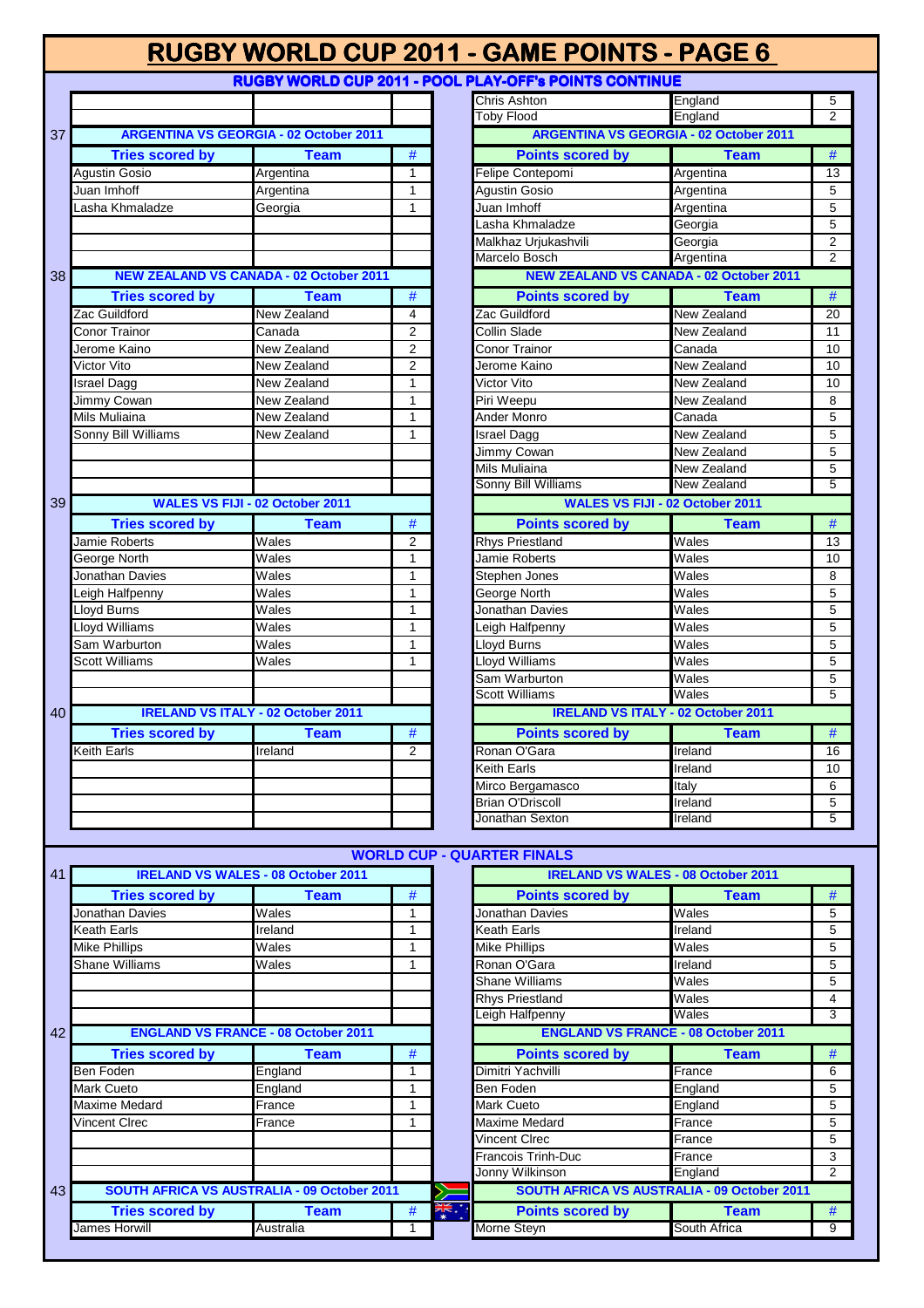|    |                        |                                                   |              | RUGBY WORLD CUP 2011 - GAME POINTS - PAGE 7 |                                                   |                |
|----|------------------------|---------------------------------------------------|--------------|---------------------------------------------|---------------------------------------------------|----------------|
|    |                        |                                                   |              | <b>WORLD CUP - QUARTER FINALS CONTINUED</b> |                                                   |                |
|    |                        |                                                   |              | James O'Connor                              | Australia                                         | 6              |
|    |                        |                                                   |              | James Horwill                               | Australia                                         | 5              |
| 44 |                        | <b>NEW ZEALAND VS ARGENTINA - 09 October 2011</b> |              |                                             | <b>NEW ZEALAND VS ARGENTINA - 09 October 2011</b> |                |
|    | <b>Tries scored by</b> | <b>Team</b>                                       | $\#$         | <b>Points scored by</b>                     | <b>Team</b>                                       | #              |
|    | <b>Brad Thorn</b>      | <b>New Zealand</b>                                | $\mathbf{1}$ | Piri Weepu                                  | New Zealand                                       | 21             |
|    | Julios Fabrias Cabello | Argentina                                         | $\mathbf{1}$ | <b>Brad Thorn</b>                           | New Zealand                                       | 5              |
|    | Kieran Read            | New Zealand                                       | $\mathbf{1}$ | Julios Fabrias Cabello                      | Argentina                                         | 5              |
|    |                        |                                                   |              | Kieran Read                                 | New Zealand                                       | 5              |
|    |                        |                                                   |              | Marcelo Bosch                               | Argentina                                         | 3              |
|    |                        |                                                   |              | Aaron Cruden                                | New Zealand                                       | $\overline{2}$ |
|    |                        |                                                   |              | Felipe Contepomi                            | Argentina                                         | $\overline{2}$ |
|    |                        |                                                   |              |                                             |                                                   |                |
|    |                        | <b>WORLD CUP - SEMI FINALS</b>                    |              |                                             | <b>WORLD CUP - SEMI FINALS</b>                    |                |
| 45 |                        | <b>WALES VS FRANCE - 15 October 2011</b>          |              |                                             | <b>WALES VS FRANCE - 15 October 2011</b>          |                |
|    | <b>Tries scored by</b> | <b>Team</b>                                       | #            | <b>Points scored by</b>                     | <b>Team</b>                                       | $\#$           |
|    | Mike Phillips          | Wales                                             | $\mathbf{1}$ | Morgan Parra                                | France                                            | 9              |
|    |                        |                                                   |              | <b>Mike Phillips</b>                        | Wales                                             | 5              |
|    |                        |                                                   |              | James Hook                                  | Wales                                             | $\overline{3}$ |
| 46 |                        | <b>AUSTRALIA VS NEW ZEALAND - 16 October 2011</b> |              |                                             | <b>AUSTRALIA VS NEW ZEALAND - 16 October 2011</b> |                |
|    | <b>Tries scored by</b> | <b>Team</b>                                       | #            | <b>Points scored by</b>                     | <b>Team</b>                                       | #              |
|    | Ma'a Nonu              | New Zealand                                       | $\mathbf{1}$ | Piri Weepu                                  | New Zealand                                       | 12             |
|    |                        |                                                   |              | Ma'a Nonu                                   | New Zealand                                       | 5              |
|    |                        |                                                   |              | Aaron Cruden                                | New Zealand                                       | 3              |
|    |                        |                                                   |              | James O'Connor                              | Australia                                         | 3              |
|    |                        |                                                   |              | Quade Cooper                                | Australia                                         | 3              |
|    |                        |                                                   |              |                                             |                                                   |                |
|    |                        | <b>WORLD CUP - 3rd PLACE PLAY-OFF</b>             |              |                                             | <b>WORLD CUP - 3rd PLACE PLAY-OFF</b>             |                |
| 47 |                        | <b>WALES VS AUSTRALIA - 21 October 2011</b>       |              |                                             | <b>WALES VS AUSTRALIA - 21 October 2011</b>       |                |
|    | <b>Tries scored by</b> | <b>Team</b>                                       | #            | <b>Points scored by</b>                     | Team                                              | #              |
|    |                        |                                                   |              |                                             |                                                   |                |
|    |                        |                                                   |              |                                             |                                                   |                |
|    |                        |                                                   |              |                                             |                                                   |                |
|    |                        |                                                   |              |                                             |                                                   |                |
|    |                        |                                                   |              |                                             |                                                   |                |
|    |                        | <b>WORLD CUP - FINAL</b>                          |              |                                             | <b>WORLD CUP - FINAL</b>                          |                |
| 48 |                        | <b>FRANCE VS NEW ZEALAND - 23 October 2011</b>    |              |                                             | <b>FRANCE VS NEW ZEALAND - 23 October 2011</b>    |                |
|    | <b>Tries scored by</b> | <b>Team</b>                                       | $\#$         | <b>Points scored by</b>                     | <b>Team</b>                                       | $\#$           |
|    |                        |                                                   |              |                                             |                                                   |                |
|    |                        |                                                   |              |                                             |                                                   |                |
|    |                        |                                                   |              |                                             |                                                   |                |
|    |                        |                                                   |              |                                             |                                                   |                |